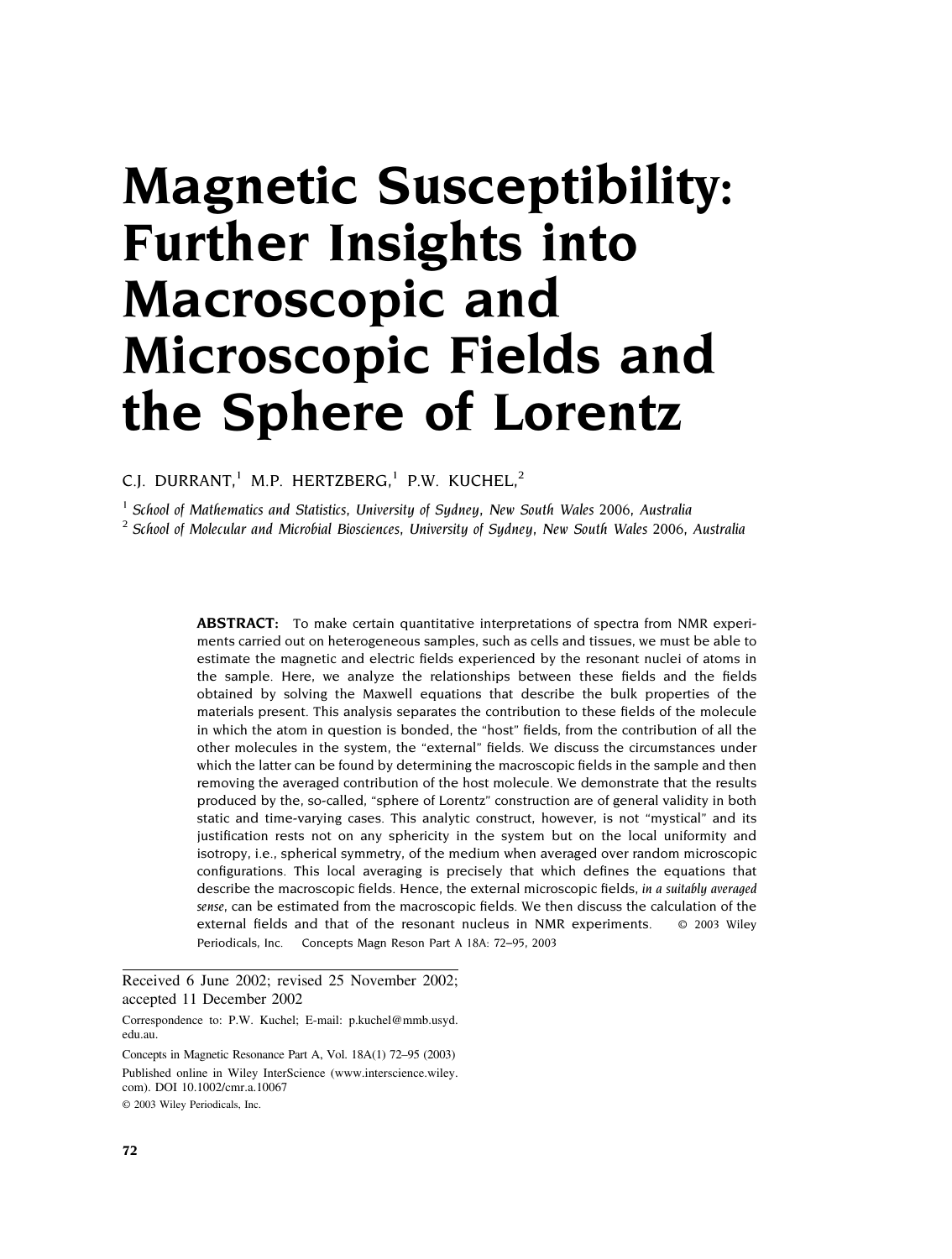**KEY WORDS:** Laplace equation; Maxwell equations; Poisson equation; smoothing function; magnetic induction; bulk magnetic susceptibility; erythrocyte

# **INTRODUCTION**

#### **Overview**

NMR spectroscopy is notable for its contributions to the study of the chemical and physical properties of heterogeneous samples including living cells and tissues. Variations in the magnetic characteristics of a sample often bring about readily observable changes in resonance frequency and spectral line shapes, thus providing unique probes of cellular function (e.g., *1–4*). A knowledge of the physics of systems with multiple compartments of differing magnetic susceptibility has already laid the foundation for new sorts of NMR experiments. The insightful article by Chu et al. (*5*) explains some fundamental aspects of contrast enhancement in magnetic resonance imaging (MRI) that are brought about by paramagnetic metal–ligand complexes; and, the comprehensive review in this journal by Levitt (*6*) gives an independent explanation of some key phenomena. Both articles emphasize the nature and value of the magnetic field "experienced" by a nucleus in a magnetically polarizable medium. They use the theoretical construct of the, so-called, "sphere of Lorentz" in their analysis. However, this theory provoked us into some deeper questions that seemed to warrant exploration; and, with this insight came the expectation of a better understanding of experimental data and new experimental methods.

The accompanying (preceding) article illustrates the results from some simple practical NMR experiments in which samples were chosen in which there were differences in magnetic susceptibility across the (micro) boundaries of the heterogeneous samples. The experiments were conducted on solutions, an emulsion in the presence of a solution of the same substance, and a suspensions of red blood cells (RBCs) made relatively paramagnetic.

## **Fields in NMR**

NMR spectroscopy is based on the interaction of the spin and magnetic moment(s) of a nucleus with the magnetic field in its neighborhood. To simulate NMR experiments, the magnetic field in the immediate vicinity of the nucleus in the "host" atom must be calculated. The atom itself may be free or bonded as part of a molecule or in rapid exchange between these

states. In what follows, we refer to the nucleus as residing in a host molecule with the understanding that "molecule" should be interpreted as simply the host atom when it is not chemically bonded. An NMR spectrometer has a magnet that is designed to produce a strong uniform field, which we shall refer to as the applied field, into which the sample is placed. As a result of its introduction, the field in and around the sample is perturbed by the interaction of the field with the magnetic moments of the molecules in the sample. Most molecules possess no intrinsic magnetic moment because the electrostatic binding forces lead to a net cancellation of the orbital and spin angular momenta of the electrons. In the presence of an applied field, the orbital moments precess and generate an extra component that is aligned opposite to the field; this is the diamagnetic effect. On the other hand, a few atoms, ions, and molecules, in which the angular momenta of the electrons do not cancel, possess an intrinsic dipole that is much larger than the induced moment at room temperature. These molecules tend to adopt the least-energy state in which the intrinsic dipole moment is parallel to the applied field; this is the paramagnetic effect. The intrinsic paramagnetic dipole is much larger than the induced diamagnetic dipole at room temperatures, so paramagnetic molecules are often introduced as "agents" to make a deliberate modification to the applied field (e.g., *5*). However, the magnetic field experienced by a nucleus in the host molecule is modified by the fields produced by all the molecules that are external to the host in which it is located and by the field produced by the host molecule itself. The former field is sometimes called the local field but because it is in the immediate external environment of the host molecule we shall refer to it as the external field. The field from the host molecule we shall refer to as the host field. The external field is dependent on the composition and geometry of the whole sample and is a macroscopic entity, whereas the host field depends solely on the structure of the particular molecule and is a microscopic entity. The change in resonance frequency due to the former is called the bulk magnetic susceptibility shift (BMS) and that due to the latter is the chemical shift. (See our preceding article for illustrations of chemical and BMS shifts that occur in samples in containers with spherical and cylindrical geometries.)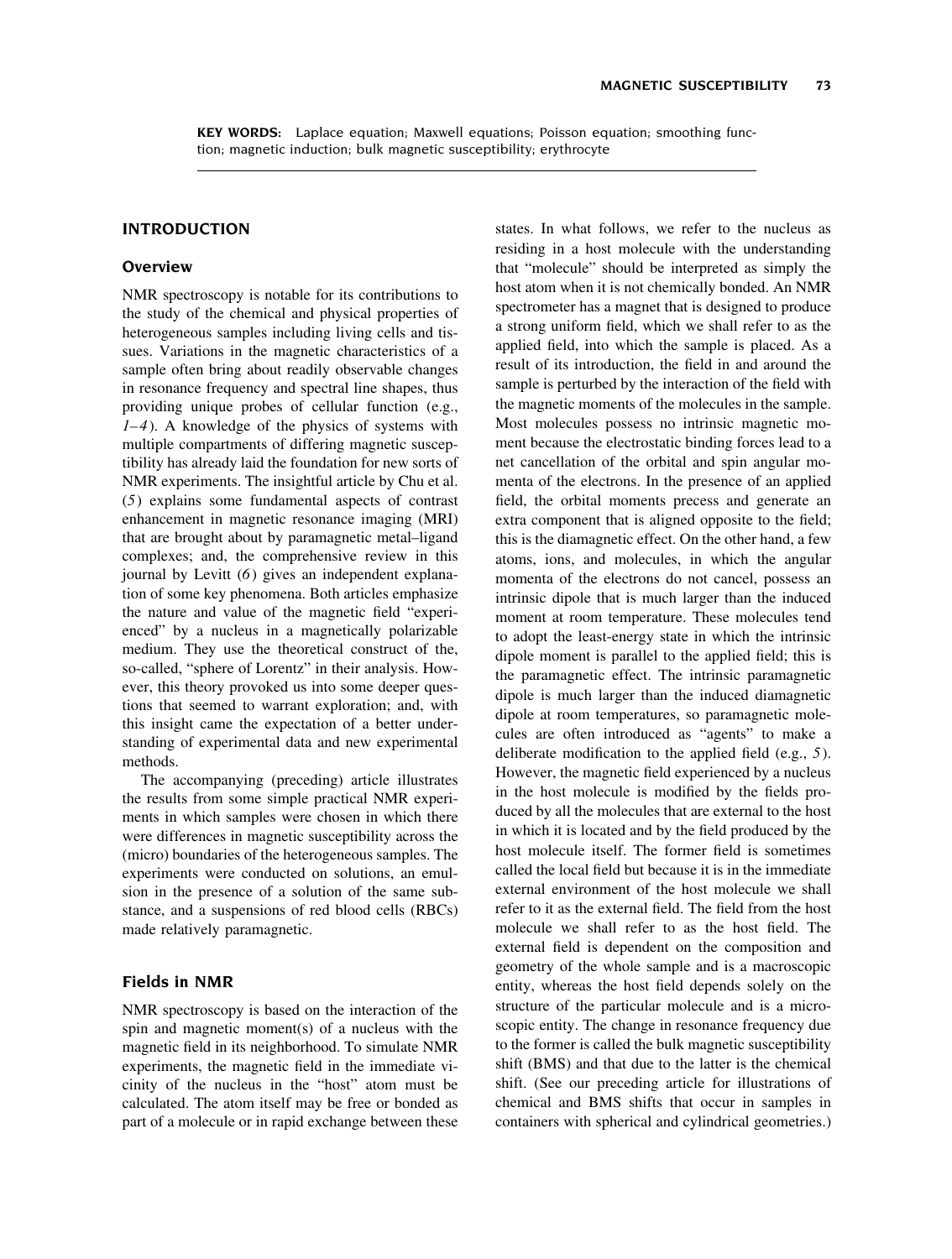#### **74 DURRANT, HERTZBERG, AND KUCHEL**

Both effects are the result of the electromagnetic properties of charges in motion and are therefore described by the Maxwell equations (e.g., *7, 8*). In microscopic form, these equations describe *exactly* the electric field **e** and the magnetic induction **b** produced by each constituent-charged elementary particle. Hence, these equations can be used to calculate the host field and the chemical shift at a nucleus. However, it is not realistic to solve the array of Maxwell equations for all the molecules in the sample, let alone all those in the microscopic system in the vicinity of the nucleus of interest. Therefore, it is necessary to invoke a simplification that uses the Maxwell equations for the macroscopic system, and then we work down to the microscopic system. The macroscopic equations describe *approximately* the bulk electric field **E** and the bulk magnetic induction **B**, given the constitutive relationships between the electric field and the electric displacement **D**, and between the magnetic induction and the magnetic field **H**. These relationships incorporate the effects due to the paramagnetic and diamagnetic properties of the bulk medium, described above. But, the macroscopic field calculated using the macroscopic Maxwell equations does not provide the average field at a point where the nucleus resides within the host molecule. The macroscopic field at any point in fact contains an average contribution from the host molecule itself based on the assumption that the point is distant from the host molecule, not within it. This average host molecule field contribution must be removed from the macroscopic field to estimate the average field across the molecule due to the applied field and the contributions of all the other molecules, the external (or local) field. The actual field experienced by the nucleus is obtained by adding the external field component and the internal contribution from the host molecule, namely, the microscopic host field (see Fig. 1).

## **Analytic Strategy**

The commonly used prescription for estimating the field at the nucleus of interest (the host field) is based on the idea of the sphere of Lorentz (e.g., *5, 6, 9*). It was introduced in electrostatics by Lorentz (*10*) but applies equally well to magnetostatic situations (e.g., *11*). It was first used in the context of NMR by Dickinson (*12*). The sphere of Lorentz is a notional sphere drawn around a nucleus; it is large enough for all the molecules external to it to be treated as a macroscopic continuum that is locally uniform. Within the sphere the host molecule is imagined to reside in a vacuum surrounded by individual mole-



Figure 1 Schematic representation of a solution of pentagonal molecules with nuclei denoted by open discs. The relative orientation of the molecules is random and the nucleus of interest is placed at the arbitrarily chosen origin of a Cartesian coordinate system. The three regions of space that are relevant to the averaging, or smoothing, process used in analyzing the fields experienced by the nucleus at the origin are denoted host, external, and macroscopic.

cules whose net electromagnetic effect is taken to be vanishingly small. The effect of introducing a spherical cavity into a uniform continuous medium is significant and yet the field arising from it can be readily calculated; hence, this provides the estimate of the external field.

The disadvantage of this approach is that it mixes the microscopic and macroscopic pictures and the justification for the field estimates at each level is not entirely clear. It has thus assumed an almost "magical" air; for example, Springer (*9*) writes "For an imaginary object, the sphere of Lorentz produces amazingly profound real effects."

#### **Aims, Approach, and Outcomes**

In this article, we set out to demystify the estimation of the external fields from the macroscopic field(s). We show that the results obtained by using the sphere of Lorentz argument are in agreement with our new more rigorous approach and are of general validity. This is important because the sphere of Lorentz argument is simple to apply and can yield a semiquantitative description of BMS effects in variously shaped objects.

Our new analysis requires only that the measurement "polls" a sufficiently large number of molecules that are in random positions with respect to their neighbors for the sample average to be equivalent to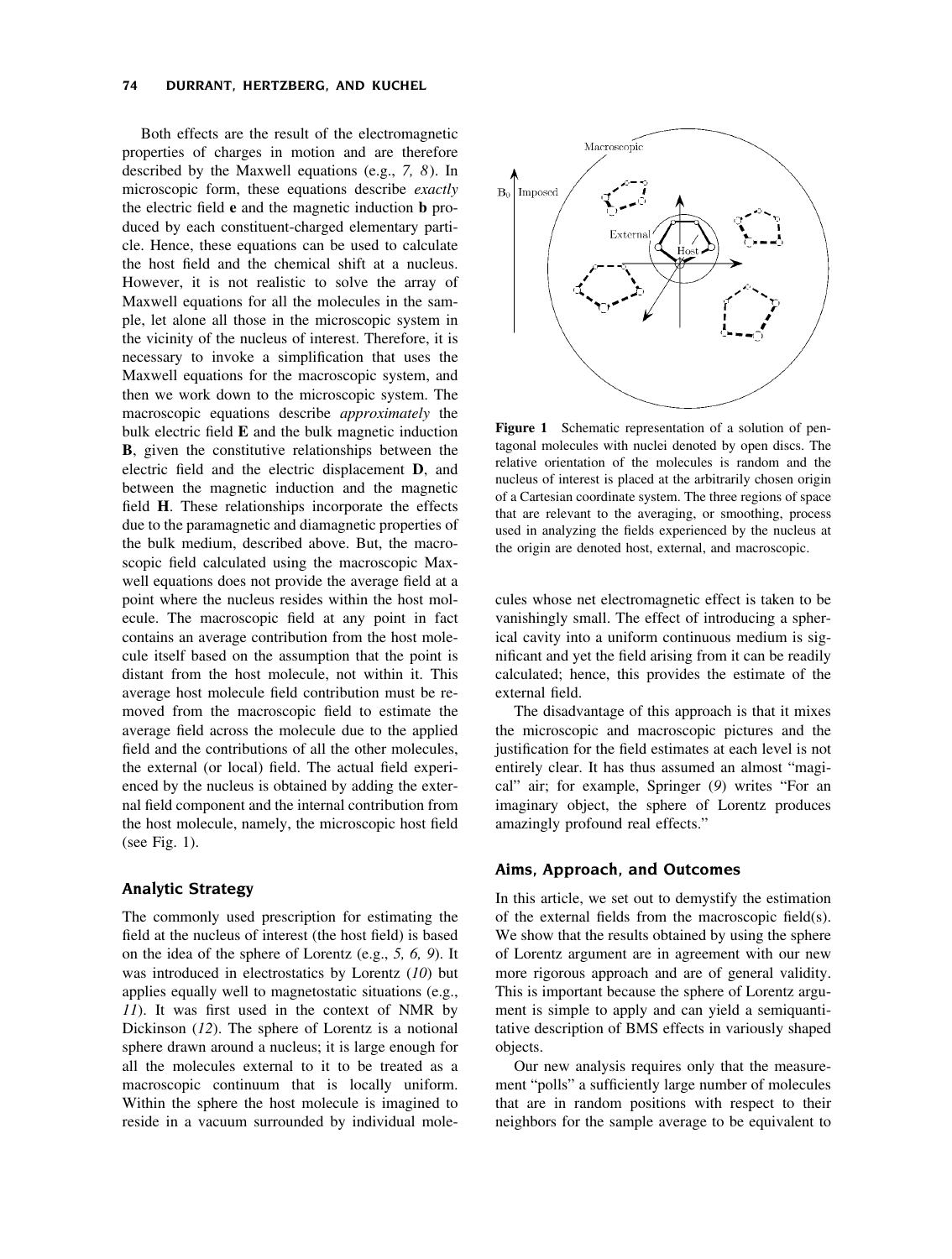the average of a single molecule surrounded by a randomized medium. Then, local isotropy, i.e., spherical symmetry, produces the same result as the sphere of Lorentz construction for a nucleus residing at its center in the otherwise empty space.

We first summarize the derivation of the expressions that describe the macroscopic fields, which are the average of the effect of all molecules present in the sample; this averaging takes place over macroscopic length and/or time scales. On the microscopic scale, all charged particles are taken to be in motion so that the electric and magnetic properties are coupled, so we must analyze the full set of Maxwell equations. It is only on the macroscopic scale that experiments can realize time scales that are sufficiently long that the *macroscopic* equations governing the magnetic field may be solved independently of those governing the electric field. At this stage we confine our discussion to the magnetic field in the slowly time-varying situation. Next, we examine how the average fields produced by all the other molecules at the site of a particular molecule can be estimated by using the macroscopic equations. The method of solution of the macroscopic equations is summarized in the appendix; hence, the calculation of the BMS shift in NMR experiments is completed.

The detailed treatment of the chemical shift produced by the internal field of the host molecule at any of its nuclei is beyond the intended scope of this article (e.g., *9, 12, 13*) but, for completeness, we provide an estimate of the host field in the spirit of the treatment of the BMS shift so that the relative magnitudes of the combined effects can be seen.

# **MICROSCOPIC AND MACROSCOPIC FIELDS**

## **Maxwell Equations**

The Maxwell equations are treated in all standard texts on electromagnetism (e.g., *7, 8*), so we present them with little discussion.

The microscopic electric and magnetic fields **e** and **b** produced by the moving charges of the submolecular particles are described by the following equations:

$$
\epsilon_0 \nabla \cdot \mathbf{e} = \rho, \qquad \nabla \times \mathbf{e} = -\frac{\partial \mathbf{b}}{\partial t}
$$

$$
\nabla \cdot \mathbf{b} = 0, \quad \frac{1}{\mu_0} \nabla \times \mathbf{b} = \mathbf{j} + \epsilon_0 \frac{\partial \mathbf{e}}{\partial t} \tag{1}
$$

where the constants  $\epsilon_0$  and  $\mu_0$  are the electrical permittivity and magnetic permeability of free space,



**Figure 2** Illustrations of Maxwell's laws. Left: The electric flux is defined as the integral of the component of the electric field **e** in the direction of the normal **n** to the surface *S*. It is proportional to the total charge within the volume *V* enclosed by the surface *S*. Right: The magnetic flux crossing any surface *S* enclosing a volume *V* always vanishes.

respectively. We must treat the microscopic electric and magnetic fields together in a coupled system because the microscopic charge density  $\rho$  and current density **j** vary on short time scales due to the rapid motion of the point-like charges.

The Maxwell equations are written here in their differential form using vector differential operators. The properties of these operators and their application in electrostatics are described in (*14*). But, their integral form is more readily visualized. Two are obtained by integrating the two equations on the left over a volume *V* and transforming the left sides to integrals over the surface *S* of *V*, using Gauss's theorem (*12*):

$$
\iint_{S} (\mathbf{e} \cdot \mathbf{n}) dS = \frac{1}{\epsilon_0} \iiint_{V} \rho dV, \quad \iint_{S} (\mathbf{b} \cdot \mathbf{n}) dS = 0
$$

These are illustrated in Fig. 2. The unit vector normal to the surface *S* at any point is denoted **n** so that the scalar product,  $\mathbf{b} \cdot \mathbf{n}$ , is the component of **b** in the direction normal to the surface. The first equation thus states that the normal component of **e** integrated over the surface, the electric flux across the surface, is proportional to the total charge contained within the volume *V*. This is Gauss's law. The second equation states that the total magnetic flux across the surface surrounding any volume *V* must vanish. The inward flux exactly balances the outward flux. This is due to the empirical fact that there are no sources of magnetism corresponding to point charges.

The other two forms are obtained by integrating the two equations on the right in Eq. [1] over a surface *S* that is bounded by a closed curve *C*, and then transforming the left side to line integrals around *C*, using Stokes's theorem (*14*):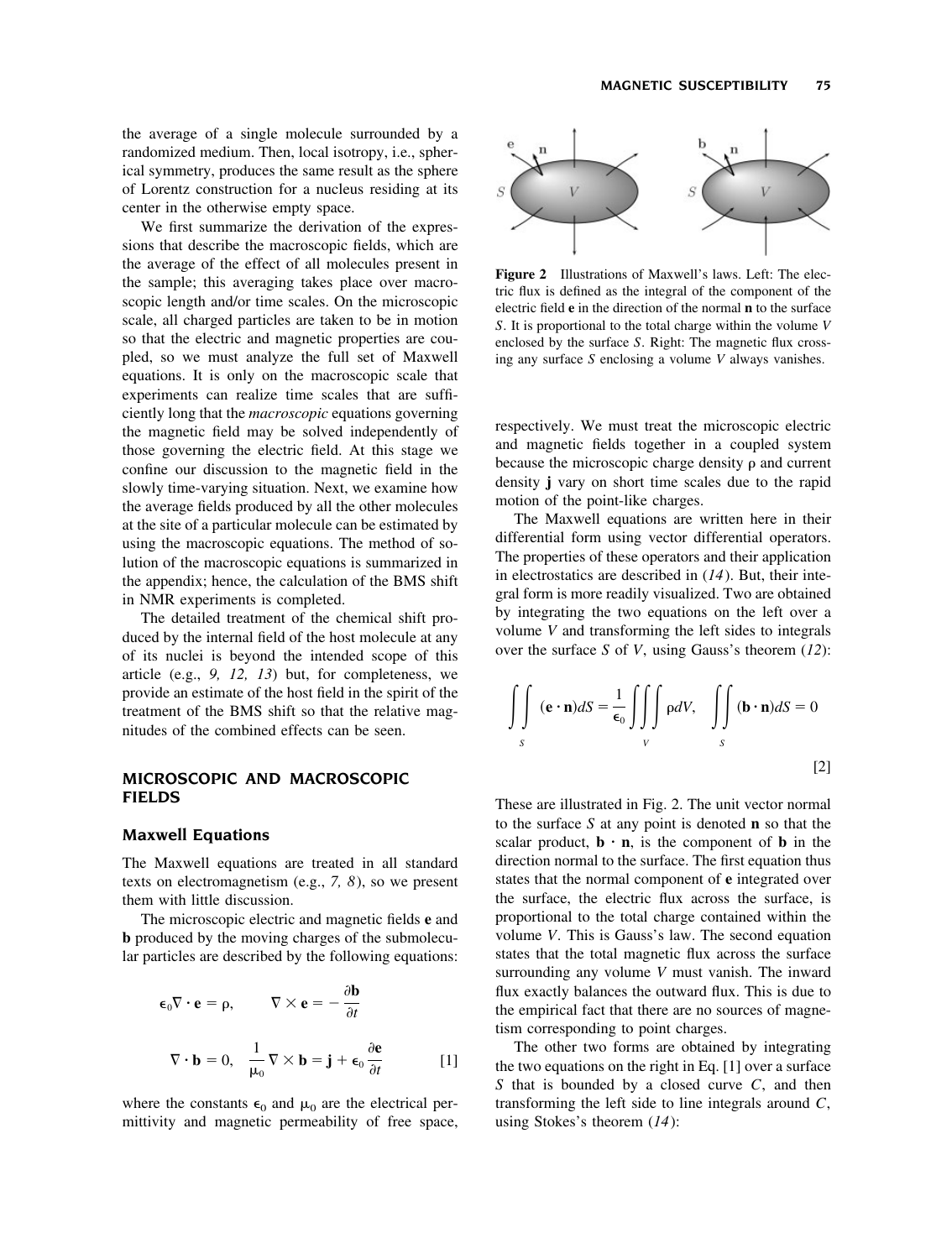

**Figure 3** Illustrations of Maxwell's laws. Left: The electromotive force is the integral of the component of the electric field **e** in the direction of the vector path increment *d***l** around the curve *C*. This integral is equal and opposite to the rate of change of magnetic flux across the surface *S*. Right: The corresponding integral of the magnetic field **b** around *C* is determined by the rate of change of the electric flux across the surface *S* and the total current threading the surface.

$$
\oint \mathbf{e} \cdot d\mathbf{l} = -\frac{d}{dt} \int \int (\mathbf{b} \cdot \mathbf{n}) dS,
$$
\n
$$
\frac{1}{\mu_0} \oint \mathbf{b} \cdot d\mathbf{l} = \int \int (\mathbf{j} \cdot \mathbf{n}) dS + \epsilon_0 \frac{d}{dt} \int \int (\mathbf{e} \cdot \mathbf{n}) dS \quad [3]
$$

Here, *d***l** represents a small vectorial increment in the path around *C*. These are illustrated in Fig. 3. The first equation states that the line integral of the electric field **e** around a closed path *C*, known as the electromotive force, is equal and opposite to the rate of change of the magnetic flux across the surface *S*. This is Faraday's law of induction. The second equation states that the line integral of the magnetic field **b** around a closed path *C* is governed by two quantities. The first term on the right side is the current crossing the surface *S*, i.e., threading *C*. This term expresses Ampère's law. The second term is proportional to the rate of change of the electric flux across *S*. This term was introduced by Maxwell, who called it the displacement current, and is essential for the existence of electromagnetic waves.

These equations can be solved by eliminating the electric field to derive the equation governing the magnetic field and vice versa. The result in each case is a wave equation with source terms provided by the electric charge and current densities:

$$
\nabla^2 \mathbf{e} - \frac{1}{c^2} \frac{\partial^2 \mathbf{e}}{\partial t^2} = -\frac{1}{\epsilon_0} \left( -\nabla \rho - \frac{1}{c^2} \frac{\partial \mathbf{j}}{\partial t} \right) \tag{4}
$$

$$
\nabla^2 \mathbf{b} - \frac{1}{c^2} \frac{\partial^2 \mathbf{b}}{\partial t^2} = -\mu_0 \nabla \times \mathbf{j}
$$
 [5]

where  $c = 1/\sqrt{\epsilon_0 \mu_0}$  is the speed of light. The wave equation can be solved formally in terms of an integral, over all space and all time, of the sources on the right sides of these equations. They admit both "advanced" and "retarded" solutions, i.e., one in which the effect of the source propagates backward in time with the speed of light and one in which it propagates forward in time. The advanced solution is discarded to avoid violating causality. The resulting retarded solution can then be expressed as an integral over all space of the contribution from every source at the retarded time. This time is simply the time at which the electromagnetic signal, traveling at the speed of light, must have left the source point to arrive at the selected point of space **x** where the fields are measured at the selected time *t*.

This formal integral solution can be written in a variety of different ways. The Jefimenko form (e.g., *7*) is one of the most illuminating:

$$
\mathbf{e}(\mathbf{x}, t) = \frac{1}{4\pi\epsilon_0} \int \int \int \frac{(\mathbf{x} - \mathbf{x}')\rho'(\mathbf{x}', t')}{|\mathbf{x} - \mathbf{x}'|^3} d^3x'
$$

$$
+ \frac{1}{4\pi\epsilon_0} \int \int \int \int \frac{(\mathbf{x} - \mathbf{x}')(\partial \rho'(\mathbf{x}', t')/\partial t')}{c|\mathbf{x} - \mathbf{x}'|^2}
$$

$$
- \frac{\partial \mathbf{j}'(\mathbf{x}', t')/\partial t'}{c^2|\mathbf{x} - \mathbf{x}'|} d^3x' \qquad [6]
$$

$$
\mathbf{b}(\mathbf{x}, t) = \frac{\mu_0}{4\pi} \int \int \int \frac{\mathbf{j}'(\mathbf{x}', t') \times (\mathbf{x} - \mathbf{x}')}{|\mathbf{x} - \mathbf{x}'|^3} d^3 x'
$$

$$
+ \frac{\mu_0}{4\pi} \int \int \int \frac{(\partial \mathbf{j}'(\mathbf{x}', t')/\partial t') \times (\mathbf{x} - \mathbf{x}')}{c|\mathbf{x} - \mathbf{x}'|^2} d^3 x'
$$

Without the final term, Eq. [6] is Coulomb's law and, again without the final term, Eq. [7] is the Biot–Savart law. In these equations,  $t' = t - |\mathbf{x} - \mathbf{x}'|/c$  is the retarded time referred to above, and the integration is taken over all of space. In the steady state, only the first terms of the right side of Eqs. [6] and [7] appear, so that the electric field is seen to depend only on the charge distribution, and the magnetic field depends only on the current distribution. The size of the second term relative to the first is  $1:(d/c\tau)$ , where *d* and  $\tau$  are the characteristic distance and time scales of the system. If the system changes only slowly (viz., over time scales long compared with *d*/*c*, the time for light to travel a distance *d*), the second terms and the variation in the retarded time can be neglected; we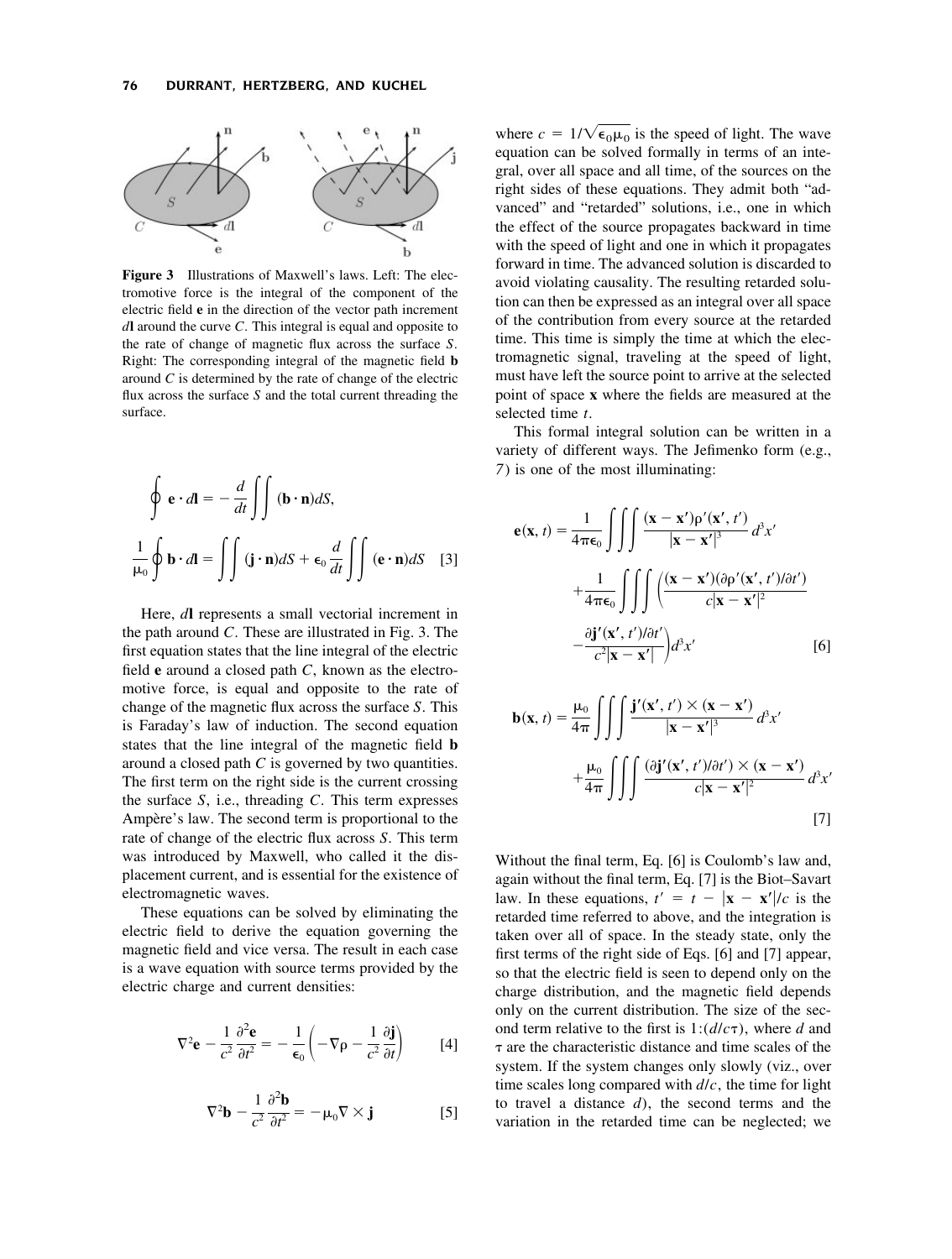call this situation the quasisteady case. At the microscopic level, the time scale is determined mainly by the orbital speeds of the electrons that are an order of magnitude less than *c*. At the macroscopic level in NMR experiments, the time scale is governed by diffusion, i.e., the thermal speeds of the molecules and these are many orders of magnitude smaller than *c*. The quasisteady approximation is, therefore, good in the latter case, but more care needs to be taken at the microscopic level.

We now focus on the conceptual steps involved in proceeding from the microscopic picture in which the molecular constituents of the material are described as charged particles in motion in a vacuum, for which the solutions can be written down exactly, to the macroscopic picture, which involves systematic averaging over the sample. Only by doing this is the relationship between the two pictures revealed. Because there are several steps that are mathematically independent but logically connected, we use a notation that, although somewhat cumbersome, does help keep track of the steps.

#### **Temporal and Spatial Averages**

The development presented by Jackson (*7*) is based on Russakoff (*15*) and we follow his approach here: The Maxwell equations are linear so they can be averaged over space or time to describe the average microscopic electric and magnetic fields  $\tilde{e}$  and **b**. These are expressed in terms of the sources of the fields, which are the charge density  $\tilde{\rho}$  and current density  $\tilde{j}$  that are averaged in the same manner, namely,

$$
\epsilon_0 \nabla \cdot \tilde{\mathbf{e}} = \tilde{\rho}, \qquad \nabla \times \tilde{\mathbf{e}} + \frac{\partial \tilde{\mathbf{b}}}{\partial t} = 0,
$$
  

$$
\nabla \cdot \tilde{\mathbf{b}} = 0, \quad \frac{1}{\mu_0} \nabla \times \tilde{\mathbf{b}} - \epsilon_0 \frac{\partial \tilde{\mathbf{e}}}{\partial t} = \tilde{\mathbf{j}} \qquad [8]
$$

The form of these equations is precisely that of Eq. [1] so that the integral forms and the general solution applied to the averaged fields in the sources are replaced by the averaged sources.

## **Significance of Linearity**

The property of linearity enables the fields to be obtained by averaging the sample point over a volume in space or interval in time; this is precisely the value of the field that would be obtained if it were measured at a fixed point but arose from sources that were averaged over an equal volume or equal time interval. As a further consequence of linearity, the average fields and sources of any system are equal to the sums of the average fields  $\tilde{\mathbf{e}}_i$  and  $\tilde{\mathbf{b}}_i$  due to the average sources  $\tilde{\rho}$  and  $\tilde{\mathbf{j}}_i$  representing each of the *N* molecules present in the system. Specifically,  $\tilde{\mathbf{e}} = \sum_{i=1}^{N} \tilde{\mathbf{e}}_i$ . Thus, each average molecular field is described by the Maxwell equations, Eq. [8], with the corresponding average molecular sources.

Suppose that the *i*th molecule consists of  $n_i$ charged particles, namely, electrons and protons; it also contains neutrons that generate no electromagnetic effects per se. We shall not be interested in following the submolecular motion, so we first average over a time scale that is long compared with that of the orbital motion of the electrons but short compared with that of the motion of some reference point (usually taken to be the center of mass) of the molecule. We denote any time-averaged value of a property  $X_i$  with an overbar:

$$
\bar{X}_i(\mathbf{x}, t) = \int X_i(\mathbf{x}, t - \tau) w(\tau) d\tau
$$

where the temporal smoothing function  $w(\tau)$  is normalized so that  $\int w(\tau) d\tau = 1$  and it vanishes for time scales longer than that of the submolecular motion. By treating each submolecular particle as a discrete point charge, the charge and current density due to the *j*th charge in the molecule can be expressed in terms of a delta function (which has, it should be noted, units of volume<sup> $-1$ </sup>) as

$$
\rho_{ij}(\mathbf{x}) = q_{ij}\delta(\mathbf{x} - \mathbf{x}_i(t) - \xi_{ij}(t))
$$
  

$$
\mathbf{j}_{ij}(\mathbf{x}) = q_{ij}(\dot{\mathbf{x}}_i(t) + \dot{\xi}_{ij}(t))\delta(\mathbf{x} - \mathbf{x}_i(t) - \xi_{ij}(t))
$$
[9]

Here,  $\mathbf{x}_i(t)$  and  $\dot{\mathbf{x}}_i(t)$  are the position and velocity of the center of mass of the *i*th molecule;  $q_{ii}$  is the charge of the *j*th submolecular particle in this *i*th molecule; and  $\dot{\xi}_{ij}(t)$  and  $\dot{\xi}_{ij}(t)$  are the position and velocity of the *j*th submolecular particle with respect to its center of mass (see Fig. 4).

The delta function  $\delta(\mathbf{x} - \mathbf{x}')$  is a convenient mathematical device for representing a point particle. This function vanishes everywhere except at the point  $\mathbf{x} =$ x', yet its integral over any volume containing the point **x**' is unity. Hence, the quantity  $\rho = q\delta(\mathbf{x} - \mathbf{x}')$ is a charge density such that the total charge  $\int \int \int_V$  $\rho dV = 0$  if the point charge at **x**<sup> $\prime$ </sup> is outside the volume *V* and the total charge  $\int \int \int_V \rho dV = q$  if the point charge at **x'** lies within *V*. Likewise, the quantity  $\mathbf{j} = q\mathbf{v}\delta(\mathbf{x} - \mathbf{x}')$  is a current density such that the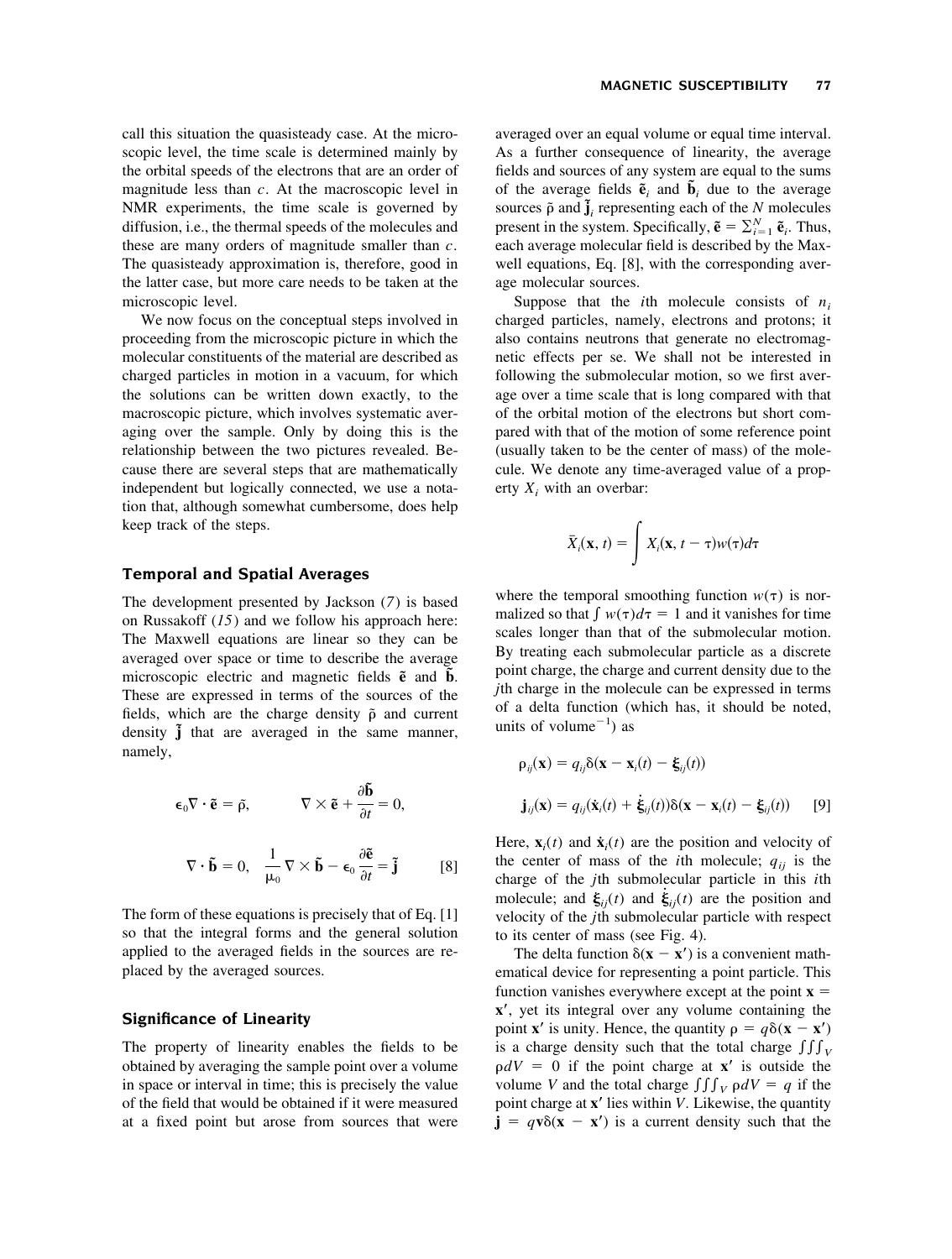

**Figure 4** Vectors used to specify a general position in 3-space, **x**, the position of the center of the *i*th molecule,  $\mathbf{x}_i(t)$ , and the position of the *j*th electron in the *i*th atom,  $\xi_{ii}(t)$ , relative to the molecule's center.

current  $\int \int \int_V \mathbf{j}dV = 0$  if the moving charge at **x**<sup> $\prime$ </sup> lies outside *V* and the current  $\int \int \int_V \mathbf{j} dV = q\mathbf{v}$  if the moving charge at **x**<sup>'</sup> lies within *V*. Here, **v** is just the rate at which the point charge is moving; because its position vector is a function of time,  $\mathbf{x}' = \mathbf{x}'(t)$ , its velocity is  $\mathbf{v} = d\mathbf{x}'(t)/dt = \dot{\mathbf{x}}'(t)$ .

#### **Multipole Expansion**

At a point external to the molecule the inequality  $|\mathbf{x} - \mathbf{z}|$  $|\mathbf{x}_i| > |\mathbf{\xi}_{ij}|$  holds, so we can expand the expressions in Eq. [9] as series in terms of increasing powers of the small quantity  $|\xi_{ij}|/|\mathbf{x} - \mathbf{x}_i|$ . This procedure leads to a multipole expansion. Normally, higher-order terms are small enough to be negligible compared with the first one or two terms. Truncation of the series after the second term is referred to as the dipole approximation and it yields the following expressions for the total charge and current densities for the *i*th molecule:

$$
\bar{\rho}_i(\mathbf{x}, t) = q_i \delta(\mathbf{x} - \mathbf{x}_i(t)) - \nabla \cdot (\bar{\mathbf{p}}_i(t) \delta(\mathbf{x} - \mathbf{x}_i(t))) \quad [10]
$$

$$
\tilde{\mathbf{j}}_i(\mathbf{x}, t) = \frac{\partial}{\partial t} \left( \bar{\mathbf{p}}_i(t) \delta(\mathbf{x} - \mathbf{x}_i(t)) \right) +
$$
\n
$$
\nabla \times (\bar{\mathbf{m}}_i(t) \delta(\mathbf{x} - \mathbf{x}_i(t))) + q_i \dot{\mathbf{x}}_i(t) \delta(\mathbf{x} - \mathbf{x}_i(t))
$$
\n
$$
+ \nabla \times (\bar{\mathbf{p}}_i(t) \times \dot{\mathbf{x}}_i(t) \delta(\mathbf{x} - \mathbf{x}_i(t))) \qquad [11]
$$

where the total molecular charge  $q_i$  (independent of time), electric dipole moment  $\mathbf{p}_i$ , and magnetic dipole moment  $\mathbf{m}_i$  are defined by

$$
q_i = \sum_{j=1}^{n_i} q_{ij}, \quad \mathbf{p}_i(t) = \sum_{j=1}^{n_i} q_{ij} \xi_{ij}(t),
$$

$$
\mathbf{m}_{i} = \frac{1}{2} \sum_{j=1}^{n_{i}} q_{ij}(\xi_{ij}(t) \times \dot{\xi}_{ij}(t))
$$
 [12]

The significance of each of the remaining terms will be explained below but, in the meantime, these expressions suffice to convey the idea that when averaged over time the whole molecule appears at distant points as if it were a point object. However, it is conceptually convenient in what follows (although not mathematically imperative) to restore the finite extent of the molecule when we deal with its immediate neighborhood. Thus, we smooth the *i*th molecule over a volume  $V_i$  that is comparable to the volume that it occupies. The spatially smoothed quantities are denoted by a double overbar:

$$
\bar{\bar{X}}_i(\mathbf{x},t) = \iiint \bar{X}_i(\mathbf{x}-\boldsymbol{\zeta}',t)h_i(\boldsymbol{\zeta}')d^3\boldsymbol{\zeta}'
$$

where  $h_i$  describes the form of the smoothing function around **x**. It vanishes outside  $V_i$  and is normalized so that its integral over  $V_i$  is unity.

The Maxwell equations written with these averaged sources describe fields that vary smoothly over length and time scales greater than those of the submolecular structure. However, the sources and fields still have features on the scale of intermolecular distances. The macroscopic equations are based on eliminating this fine structure by being smoothed over a volume *V* of space that is sufficiently large to contain a large number of molecules. These newly smoothed quantities are denoted by angular brackets:

$$
\langle \bar{\bar{X}}_i(\mathbf{x}, t) \rangle = \iiint \bar{\bar{X}}_i(\mathbf{x} - \zeta, t) h_V(\zeta) d^3 \zeta
$$

where  $h_V$  is another normalized function, like a Heaviside step function, that vanishes outside *V*.

The macroscopic averaging process warrants some discussion. It is implicit in this concept that the result will describe a physical system that can be measured with macroscopic equipment and produce repeatable results, at least within an acceptable error range. As a result, the macroscopic average must be made over a volume large enough to ensure that the movement of the molecular constituents both within this volume as well as in and out of this volume results in little change to the average properties. Further, the average should reflect the results of measurement by different instruments that may sample the volume in a similar, but not identical, manner. So, the macroscopic aver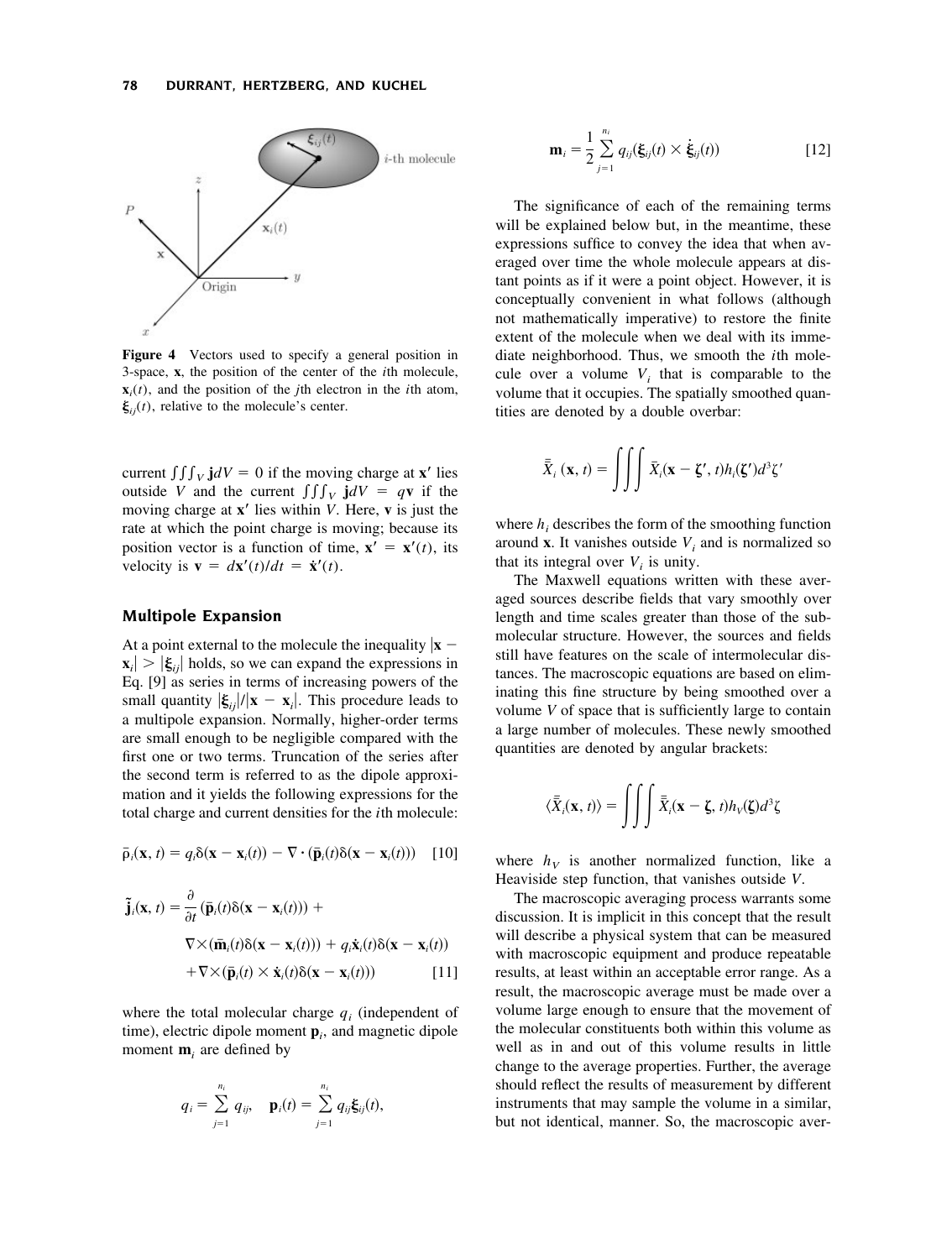age should not weight heavily any localized region within itself. It is therefore logical, as well as expedient because it simplifies the mathematical treatment, to take the smoothing function to be uniform over *V* so that  $h_V = 1/V$ . Thus, we restrict the integration to the volume *V* around **x**, writing

$$
\langle \bar{\bar{X}}_i(\mathbf{x}, t) \rangle = \frac{1}{V} \iiint_V \bar{\bar{X}}_i(\mathbf{x} - \zeta, t) d^3 \zeta
$$
 [13]

Combining all smoothings, the average charge and current densities become

$$
\langle \bar{\bar{\mathbf{p}}}_i(\mathbf{x}, t) \rangle = q_i H_V(\mathbf{x} - \mathbf{x}_i(t)) - \nabla \cdot (\bar{\mathbf{p}}_i(t) H_V(\mathbf{x} - \mathbf{x}_i(t)))
$$
\n[14]

$$
\langle \overline{J}_i(\mathbf{x}, t) \rangle = \frac{\partial}{\partial t} \left( \overline{\mathbf{p}}_i(t) H_V(\mathbf{x} - \mathbf{x}_i(t)) \right) \n+ \nabla \times (\overline{\mathbf{m}}_i(t) H_V(\mathbf{x} - \mathbf{x}_i(t))) \n+ q_i \dot{\mathbf{x}}_i(t) H_V(\mathbf{x} - \mathbf{x}_i(t)) \n+ \nabla \times (\overline{\mathbf{p}}_i(t) \times \dot{\mathbf{x}}_i(t) H_V(\mathbf{x} - \mathbf{x}_i(t))) \quad [15]
$$

where

$$
H_V(\mathbf{x}) = \frac{1}{V} \int \int \int \int \int h_i(\mathbf{x} - \zeta) d^3 \zeta
$$

Thus, the charge sources are contributed by the molecular charge density and spatial variations of the electric dipole density; the current sources are contributed by the molecular charge flux, temporal variations of the electric dipole density, and spatial variations of the magnetic dipole density and the electric dipole flux density.

Finally, the macroscopic charge and current sources are obtained from Eqs. [14] and [15] by summing over all molecules. Hence,

$$
\langle \bar{\rho}(\mathbf{x}, t) \rangle = -\nabla \cdot \mathbf{P}(\mathbf{x}, t) \quad [16]
$$

$$
\langle \overline{\mathbf{j}}(\mathbf{x}, t) \rangle = \frac{\partial \mathbf{P}(\mathbf{x}, t)}{\partial t} + \nabla \times \mathbf{M}(\mathbf{x}, t) + \nabla \times \left( \sum_{i=1}^{N} \overline{\mathbf{p}}_i(t) \times \dot{\mathbf{x}}_i(t) H_V(\mathbf{x} - \mathbf{x}_i(t)) \right) \quad [17]
$$

where the macroscopic polarization **P** and magnetization **M** are defined to be

$$
\mathbf{P}(\mathbf{x}, t) = \sum_{i=1}^{N} \bar{\mathbf{p}}_i(t) H_V(\mathbf{x} - \mathbf{x}_i(t)),
$$
  

$$
\mathbf{M}(\mathbf{x}, t) = \sum_{i=1}^{N} \bar{\mathbf{m}}_i(t) H_V(\mathbf{x} - \mathbf{x}_i(t))
$$
[18]

At this stage of the analysis, we made the usual assumptions that the molecular charges  $q_i$  and charge fluxes  $q_i$  $\dot{x}_i$  sum to zero over a macroscopic volume, so the expressions for both the average charge density and average current density depend solely on the dipole terms. The second term in the expression for the average current density is the spatial average of the (vector) product of the dipole moment and the center-of-mass velocity of the molecules. If there is no correlation between the dipole moment and the velocity (one is microscopic, the other is macroscopic) then the average of the product is equal to the product of the averages. In this case, if there is no bulk motion in the system the average velocity of the center of mass vanishes and the macroscopic current density reduces to

$$
\langle \mathbf{\bar{j}}(\mathbf{x}, t) \rangle = \frac{\partial \mathbf{P}(\mathbf{x}, t)}{\partial t} + \nabla \times \mathbf{M}(\mathbf{x}, t) \quad [19]
$$

This yields the Maxwell equations that describe, within the approximations detailed above, the macroscopic fields **E** and **B** in their standard form in the absence of free charges:

$$
\epsilon_0 \nabla \cdot \mathbf{E} = -\nabla \cdot \mathbf{P}, \quad \nabla \times \mathbf{E} = -\frac{\partial \mathbf{B}}{\partial t}
$$

$$
\nabla \cdot \mathbf{B} = 0, \qquad \frac{1}{\mu_0} \nabla \times \mathbf{B} = \frac{\partial \mathbf{P}}{\partial t} + \nabla \times \mathbf{M} + \epsilon_0 \frac{\partial \mathbf{E}}{\partial t}
$$
[20]

These equations should be contrasted with the original microscopic form in Eq. [1]. They have exactly the same structure but the source terms are no longer discontinuous functions of the microscopic charges and of the currents produced as they move. Instead, the sources are continuous functions of the electric and magnetic dipole densities, which are the highest-order terms to survive the averaging processes. However, the general solution of these equations is the same as for the microscopic equations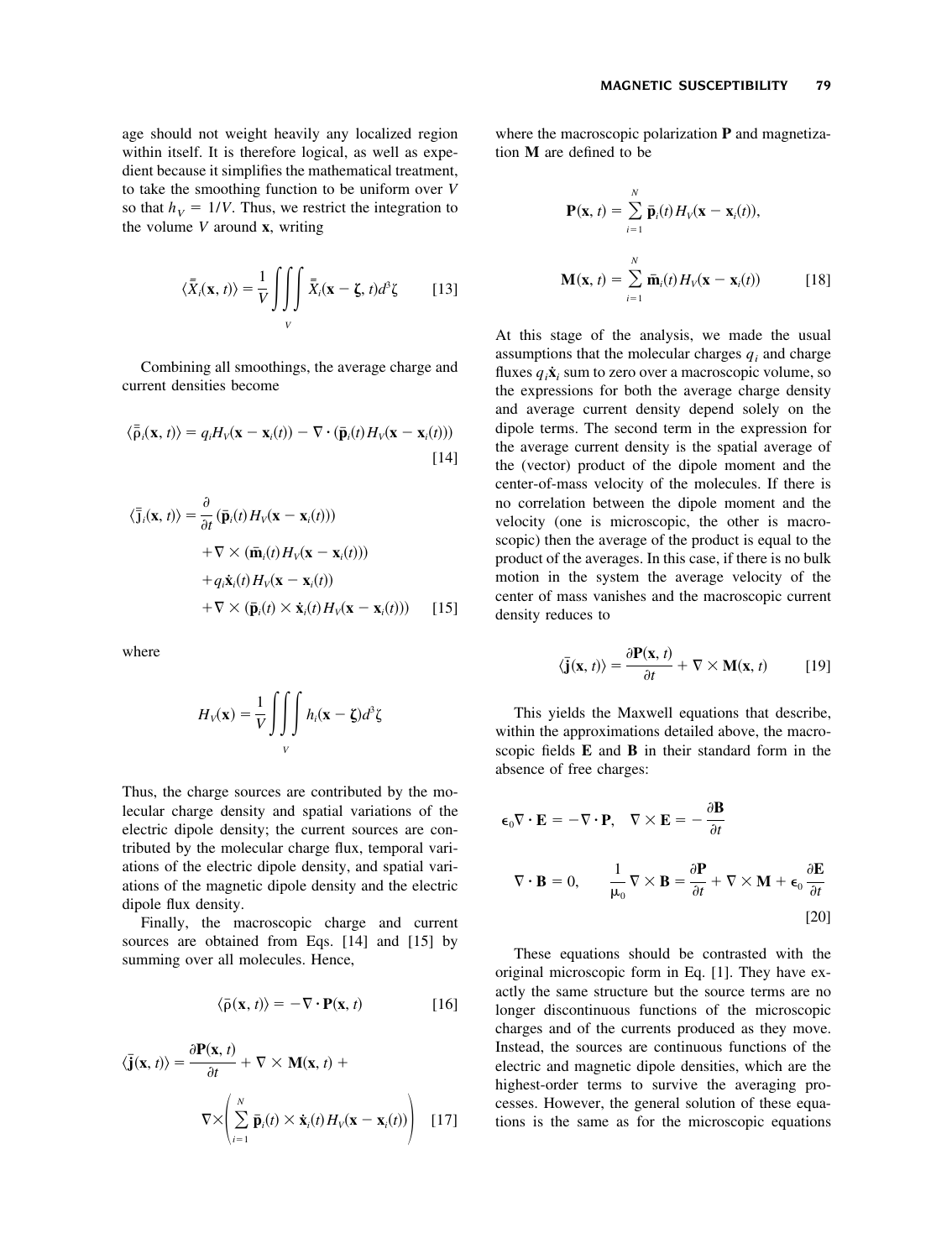given by Eqs. [6] and [7] with the appropriate change in the expressions for the source terms. In the quasisteady case these are

$$
\mathbf{E}(\mathbf{x}, t) = -\frac{1}{4\pi\epsilon_0} \iiint \frac{(\mathbf{x} - \mathbf{x}')\nabla \cdot \mathbf{P}(\mathbf{x}', t)}{|\mathbf{x} - \mathbf{x}'|^3} d^3x' \quad [21]
$$

$$
\mathbf{B}(\mathbf{x}, t) = \frac{\mu_0}{4\pi} \iiint \frac{(\nabla \times \mathbf{M}(\mathbf{x}', t')) \times (\mathbf{x} - \mathbf{x}')}{|\mathbf{x} - \mathbf{x}'|^3} d^3x'
$$

$$
+ \frac{\mu_0}{4\pi} \frac{\partial}{\partial t} \iiint \frac{\mathbf{P}(\mathbf{x}', t) \times (\mathbf{x} - \mathbf{x}')}{|\mathbf{x} - \mathbf{x}'|^3} d^3x'
$$
[22]

In practice, these are just formal solutions because the dipole moment densities are, in general, not prescribed functions of space and time. Following Maxwell, we must therefore proceed by introducing the new fields

$$
\mathbf{D} = \boldsymbol{\epsilon}_0 \mathbf{E} + \mathbf{P}, \quad \mathbf{H} = \frac{\mathbf{B}}{\mu_0} - \mathbf{M} \quad [23]
$$

Then, the new Maxwell equations assume the standard macroscopic forms:

$$
\nabla \cdot \mathbf{B} = 0, \quad \frac{\partial \mathbf{B}}{\partial t} = -\nabla \times \mathbf{E}
$$

$$
\nabla \cdot \mathbf{D} = 0, \quad \frac{\partial \mathbf{D}}{\partial t} = \nabla \times \mathbf{H}
$$
[24]

We now have four vector field quantities, i.e., 12 scalar quantities, to determine from only eight component equations. This is impossible without additional information about how the four fields are related to one another. But, before considering this question, we can use the prescription for obtaining the macroscopic equations to answer the fundamental question of how such fields can be used to estimate the fields experienced at the site of a constituent molecule, i.e., to calculate what we have defined to be the external fields.

# **EXTERNAL FIELDS**

## **Key Concept**

The key concept in understanding the theoretical construction derived in this article is: The external fields at the site of an individual molecule within a sample differ from the macroscopic fields as calculated above because the macroscopic field already contains an averaged contribution to the fields from the molecule itself. It is obvious that the *macroscopically averaged* fields experienced by the *k*th molecule are found simply by solving the macroscopic equations, with sources from the averaged contribution of that molecule subtracted. It is not obvious, however, that the actual *external* fields will always be such fields obtained by macroscopic spatial averaging. Indeed, in crystals, they may never be.

## **Crystals**

In the case of a crystal with molecules arranged in a regular lattice, there will be no spatial smoothing and the external fields will be similar for all similar molecules and could differ greatly from the macroscopic average. The external fields can only be estimated by solving the full set of microscopic equations for the whole lattice; however, this problem is not discussed further here as it is not pertinent to molecules in solution.

## **Amorphous Solids**

In an amorphous solid, with random structure, an individual molecule also does not experience spatially smoothed external fields. Consider a group of like molecules with random arrangements of their neighbors in a volume *V*. If this volume is used to define the macroscopic average then the external field experienced by the group will be similar to the macroscopically averaged field. The mean field experienced by a smaller group (in a smaller volume) will, in general, differ from the macroscopically averaged field because the system will retain structure on the scale of intermolecular distances. The evaluation of the external fields in the latter case poses an intractable problem.

#### **Averaging Process for Fields and Sources**

The question of how to estimate the mean external field thus hinges on the nature of the averaging process. Recall that linearity implies that averaging fields is equivalent to averaging the sources. In a fluid, the molecular sources move around, so a temporal average is equivalent to averaging over the locations of the molecules, i.e., to spatial averaging around a fixed site. This is the ergodic hypothesis of Boltzmann and is plausible, although difficult to prove rigorously in most cases. If a finite volume containing a large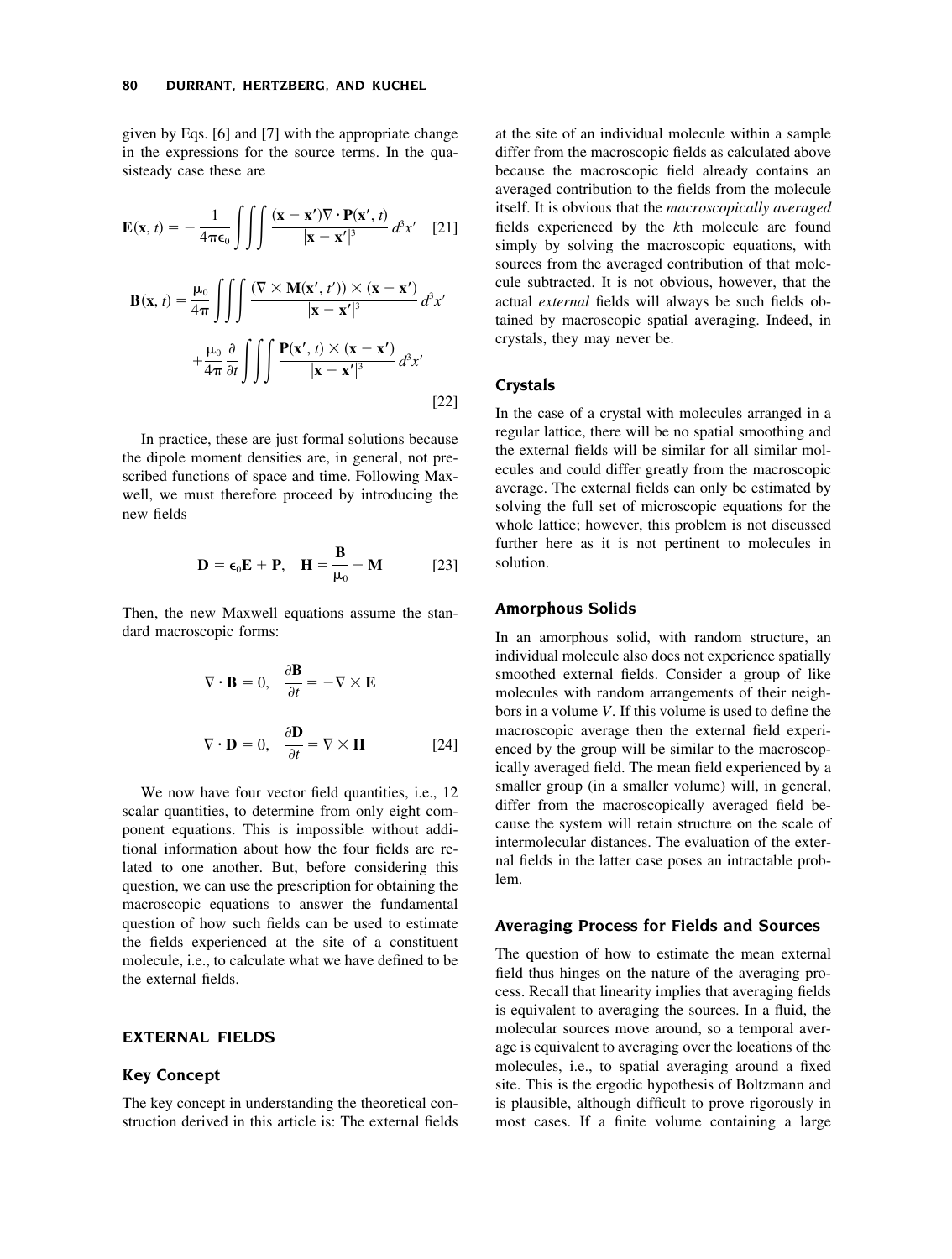number of molecules with host atoms is sampled, each such molecule will be surrounded by other molecules in a series of random realizations. The external field, averaged over such an ensemble of realizations, is again equivalent to a spatial average around a fixed site. The distribution of surrounding sources is then locally uniform and isotropic within the averaging volume *V*. This property characterizes the *macroscopic* average and defines how large the necessary *macroscopic* averaging volume should be. We shall consider this case exclusively.

Focus on this averaged spatial distribution of sources in the neighborhood of an individual molecule, labeled *k*. To maintain the identity of the molecule, we assume that it occupies a volume  $V_k$  about the "center" of the molecule at  $\mathbf{x}_k$ ; all other molecules are excluded from this volume. We now smooth the molecules outside this volume over a spherical volume *V* to produce a continuous distribution that maintains the volume  $V_k$  free of sources. As before, we shall take the smoothing function to be uniform over *V*. If *V* does not contain  $V_k$ , the sources will be averaged over the whole of *V* so that  $h_V = 1/V$  at points inside *V* and  $h_V = 0$  outside. Then, the spatially averaged sources contributing to Eqs. [14] and [15] will take the form

$$
X(\mathbf{x}, t) = \frac{1}{V} \iiint_{V} \sum_{i=1}^{N} \overline{\overline{X}}_i (\mathbf{x} - \zeta, t) d^3 \zeta
$$

$$
= \frac{1}{V} \iiint_{V} \sum_{i=1}^{N} \overline{\overline{X}}_i (\mathbf{x} - \zeta, t) d^3 \zeta
$$
[25]

The prime on the sum indicates that the term  $i = k$ must be omitted. The second expression follows from the first because  $\bar{\bar{X}}_k$  vanishes throughout *V*. It is precisely the definition of the macroscopic average  $\langle \bar{X} \rangle$  in Eq. [13].

# **Smoothing Over Sources in the Neighborhood of a Host Molecule**

If we smooth (average) over a volume that includes any part of  $V_k$  we must confine the sources to the volume *V* minus  $V'_k$ , which is that part of  $V_k$  within *V* (see Fig. 5). This volume depends on the position of the center, **x**, of the smoothing sphere relative to the center of the molecule  $\mathbf{x}_k$ . The normalization now gives  $h_V = 1/(V - V'_k)$  and the average sources are



**Figure 5** Molecular volumes  $V_k$ , centered at  $\mathbf{x}_k$ , and the smoothing volumes *V*, centered at **x**. Left: The molecule lies wholly outside *V*. Right: The molecule lies wholly inside. Center: That part of the molecular volume lying inside *V* is denoted  $V'_{k}$ .

$$
X(\mathbf{x}, t) = \frac{1}{(V - V'_k)} \iiint\limits_{(V - V'_k)} \sum_{i=1}^N \overline{\overline{X}}_i(\mathbf{x} - \zeta, t) d^3 \zeta
$$

$$
= \frac{1}{(V - V'_k)} \iiint\limits_{(V - V'_k)} \sum_{i=1}^N \overline{\overline{X}}_i(\mathbf{x} - \zeta, t) d^3 \zeta
$$

because  $\bar{\bar{X}}_k$  vanishes throughout  $V - V'_k$ . This does not match the definition of the macroscopic average but it can be further expressed as

$$
X(\mathbf{x}, t) = \frac{1}{(V - V_k')} \left( \int \int \int \sum_{i=1}^N \overline{\overline{X}}_i (\mathbf{x} - \zeta, t) d^3 \zeta \right)
$$

$$
- \int \int \int \overline{\overline{X}}_k (\mathbf{x} - \zeta, t) d^3 \zeta
$$

$$
V_k
$$

Now, the first integral is the total source  $Q_V$  within *V*. Because *V* is the macroscopic volume, this source is given by Eq. [25] as  $Q_V = V\langle \bar{X} \rangle$ . The molecules will be randomly distributed over this volume with an average number density  $1/V_m$ , where  $V_m$  is the average molecular "volume" so we can define the average source associated with each molecule to be

$$
Q_m = \frac{V_m}{V} Q_V = V_m \langle \bar{\bar{X}} \rangle
$$

unless the total source vanishes, i.e.,  $Q_V = V \langle \bar{X} \rangle = 0$ . The second integral is the source due to the *k*th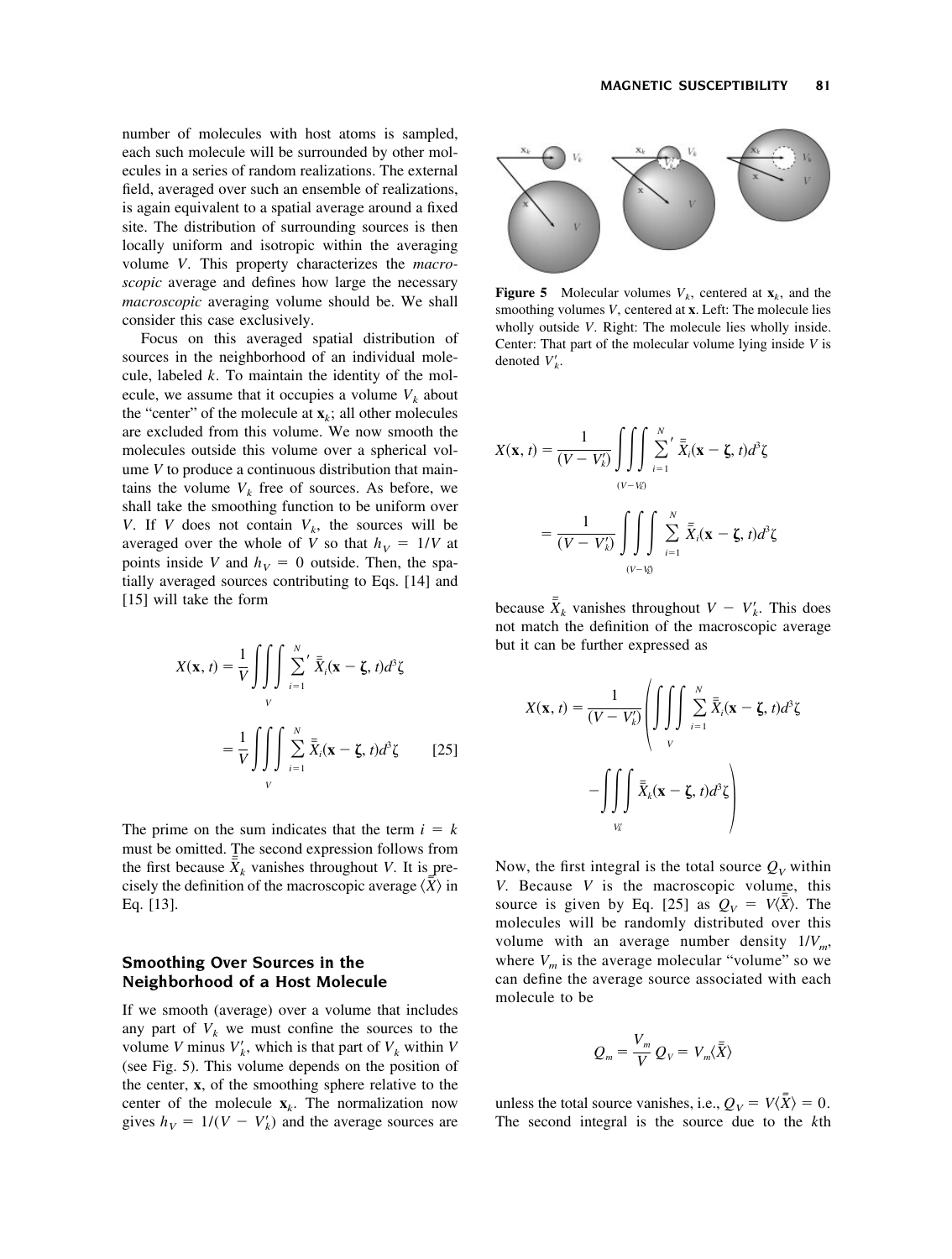molecule within  $V'_k$ . By definition, the source within  $V_k$  is

$$
Q_k = \iiint_{V_k} \bar{\bar{X}}_k(\mathbf{x} - \zeta, t) d^3 \zeta
$$

If  $\bar{X}_k$  is uniform within  $V_k$ , then it follows that

$$
\iiint\limits_{V'_k} \bar{\bar{X}}_k(\mathbf{x}-\boldsymbol{\zeta},t)d^3\zeta = \frac{V'_k}{V_k}Q_k
$$

If  $\bar{X}$  is not uniform, we can always write

$$
\iiint\limits_{V'_k} \bar{\bar{X}}_k(\mathbf{x}-\boldsymbol{\zeta},t)d^3\zeta = f_X(\mathbf{x}-\mathbf{x}_k)\frac{V'_k}{V_k}Q_k
$$

where  $f_X$  is some smooth function of position with respect to the center of the molecule and is a function of the structure or shape of the *k*th molecule. When all the molecules are of the same type  $Q_k = Q_m$ ; otherwise, we write  $Q_k = \alpha_k Q_m$ , where  $\alpha_k$  is a proportionality constant that depends on the other molecular structure(s). Then, substitution yields

$$
X(\mathbf{x}, t) = \frac{V}{(V - V_k')} \langle \bar{\bar{X}} \rangle - \alpha_k f_X \frac{V_m}{(V - V_k')} \frac{V_k'}{V_k} \langle \bar{\bar{X}} \rangle
$$

if  $\langle \bar{\bar{X}} \rangle \neq 0$ . This case describes the contributions of the molecular dipoles  $\mathbf{p}_k$  and  $\mathbf{m}_k$  to the sources in Eqs. [14] and [15]. When  $\langle X \rangle \neq 0$ ,

$$
X(\mathbf{x}, t) = -f_X \frac{V'_k}{(V - V'_k)V_k} Q_k
$$

This case describes the contribution of the possible molecular charge  $q_k$  to Eq. [14] because

$$
Q_k = q_k \int \int \int \int h_k(\mathbf{x} - \mathbf{x}_i - \zeta) d^3 \zeta = q_k
$$

At locations within  $V_k$  we must, of course, set  $X(\mathbf{x})$ ,  $t) = 0.$ 

## **Alternative Representation of the Sources**

The results of the previous section can be put in an alternative, perhaps more illuminating, form by noting that they differ from the sources for the macroscopic fields only within  $V_k$  or when *V* includes some part of  $V_k$ . The external fields are therefore obtained from the macroscopic fields **E** and **B** by removing the fields due to the contribution of the *k*th molecule to the sources within  $V_k$ , and around  $V_k$ . We call these the self-fields. They are produced by the sources, as follows:

$$
X(\mathbf{x}, t) = \begin{cases} \langle \bar{\bar{X}} \rangle & \text{if } \mathbf{x} \text{ is within } V_k \\ \mathcal{G}_X(\mathbf{x} - \mathbf{x}_k) \langle \bar{\bar{X}} \rangle & \text{if } V \text{ about } \mathbf{x} \text{ contains any part of } V_k \\ 0 & \text{if } V \text{ about } \mathbf{x} \text{ is wholly outside } V_k \end{cases}
$$

or, if  $\langle \bar{\bar{X}} \rangle = 0$ ,

$$
X(\mathbf{x}, t) = \begin{cases} 0 & \text{if } \mathbf{x} \text{ is within } V_k \\ \mathcal{G}_{\mathcal{Q}}(\mathbf{x} - \mathbf{x}_k)Q_k & \text{if } V \text{ about } \mathbf{x} \text{ contains any part of } V_k \\ 0 & \text{if } V \text{ about } \mathbf{x} \text{ is wholly outside } V_k \end{cases}
$$

The shape functions,

$$
\mathcal{G}_X = \frac{V'_k}{(V - V'_k)} \left( \frac{\alpha_k f_X V_m}{V_k} - 1 \right), \quad \mathcal{G}_Q = \frac{f_Q V'_k}{(V - V'_k) V_k},
$$
\n[26]

contain all the effects of the particular structure of the *k*th molecule. The other quantities are all *macroscopic* quantities.

The expressions for the self-fields then result from solving the Maxwell equations with charge densities: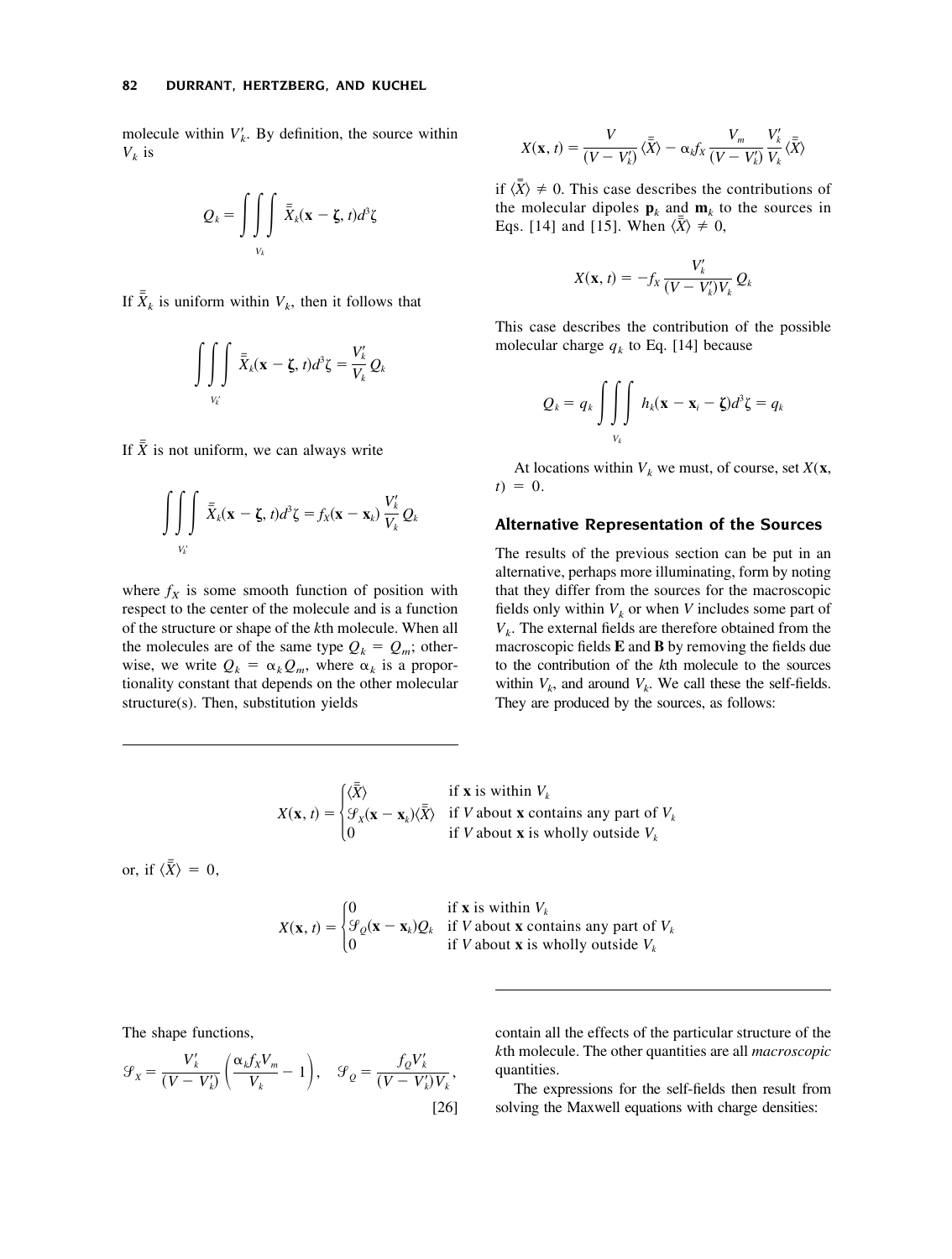$$
\rho(\mathbf{x}, t) = \begin{cases}\n-\nabla \cdot \mathbf{P} & \text{if } \mathbf{x} \text{ is within } V_k \\
\mathcal{G}_{Q}q_k - \nabla \cdot (\mathcal{G}_P \mathbf{P}) & \text{if } V \text{ about } \mathbf{x} \text{ contains any part of } V_k \\
0 & \text{if } V \text{ about } \mathbf{x} \text{ is wholly outside } V_k\n\end{cases}
$$

and current densities:

$$
\mathbf{j}(\mathbf{x}, t) = \begin{cases} \frac{\partial \mathbf{P}}{\partial t} + \nabla \times \mathbf{M} & \text{if } \mathbf{x} \text{ is within } V_k \\ \frac{\partial (\mathcal{G}_P \mathbf{P})}{\partial t} + \nabla \times (\mathcal{G}_M \mathbf{M}) + \mathcal{G}_Q q_k \dot{\mathbf{x}}_k + \nabla \times (\mathcal{G}_P \mathbf{P} \times \dot{\mathbf{x}}_k) & \text{if } V \text{ about } \mathbf{x} \text{ contains any part of } V_k \\ 0 & \text{if } V \text{ about } \mathbf{x} \text{ is wholly outside } V_k \end{cases}
$$

#### **Prescription for External Fields**

The previous section provides a prescription for evaluating the external field experienced by an individual molecule due to a surrounding randomized configuration of other molecules. The equations may be solved if the structure and dynamics (position, orientation, and velocity) of the molecule are known. In practice, the dynamic state of individual molecules will not in general be known, so this formalism has limited utility. However, in NMR experiments the signal is generated by a large number of nuclei residing in molecules, all in different dynamic states. Therefore, we can perform another averaging: This time it is done over the velocities and orientations of the host molecule. If there is no net flux of the molecules in question, i.e., there is negligible bulk motion, the velocity-dependent terms will average to zero. If we also average over all orientations then the newly averaged sources must be distributed with spherical symmetry. The host molecule is thereby replaced by one that is spherically symmetrical, as in Fig. 6. The molecular volume  $V_k$  will then be a sphere and all spatially dependent factors in the shape func-



**Figure 6** Successive smoothing processes. Left: The host molecule is surrounded by other molecules in random positions and orientations. Middle: The surrounding molecules have been smoothed into a continuous source distribution outside the host molecule. Right: The orientation of the host molecule has been averaged, resulting in a spherically symmetrical distribution of sources outside a spherical "exclusion" volume.

tions *y* will depend only on distance  $r = |\mathbf{x} - \mathbf{x}_k|$ from the center at  $\mathbf{x}_k$ .

If we recall that the point  $\mathbf{x}_k$  is some reference point in the molecule, not necessarily the center of mass, it is clear that we can now choose that point to be the location of the nucleus in the host molecule. When the orientations of the molecule are averaged about this point, the averaged sources due to all the other molecules become spherically symmetrical about the nucleus. The average fields experienced by that nucleus are those due to the spherically symmetrical source distributions, evaluated at the center, i.e., at  $\mathbf{x} = \mathbf{x}_k$ .

We can now construct the sources explicitly. Letting *R* be the radius of *V*, and  $R_k$  the radius of  $V_k$ , the charge densities are given by

$$
\rho(\mathbf{x}, t) = \begin{cases}\n-\nabla \cdot \mathbf{P} & \text{if } r < R_k \\
\mathcal{G}_Q(r)q_k - \nabla \cdot \mathcal{G}_P(r)\mathbf{P} & \text{if } R_k < r < R + R_k \\
0 & \text{if } R + R_k < r\n\end{cases}
$$

and the current densities are given by

$$
\mathbf{j}(\mathbf{x},t)
$$

$$
= \begin{cases} \frac{\partial \mathbf{P}}{\partial t} + \nabla \times \mathbf{M} & \text{if } r < R_k \\ \frac{\partial (\mathcal{G}_P(r)\mathbf{P})}{\partial t} + \nabla \times (\mathcal{G}_M(r)\mathbf{M}) & \text{if } R_k < r < R + R_k \\ 0 & \text{if } R + R_k < r \end{cases}
$$

where **P** and **M** are the *macroscopic* polarization and magnetization around  $\mathbf{x} = \mathbf{x}_k$ .

## **Isolated Molecules**

Consider the idealized case in which there is a single molecular species (so  $\alpha_k = 1$  and  $q_k = 0$ ) and set  $V_k = V_m$  and  $f_X = 0$  so that each molecule occupies the same exclusive spherical volume that is equal to the molecular volume. Then, the shape functions van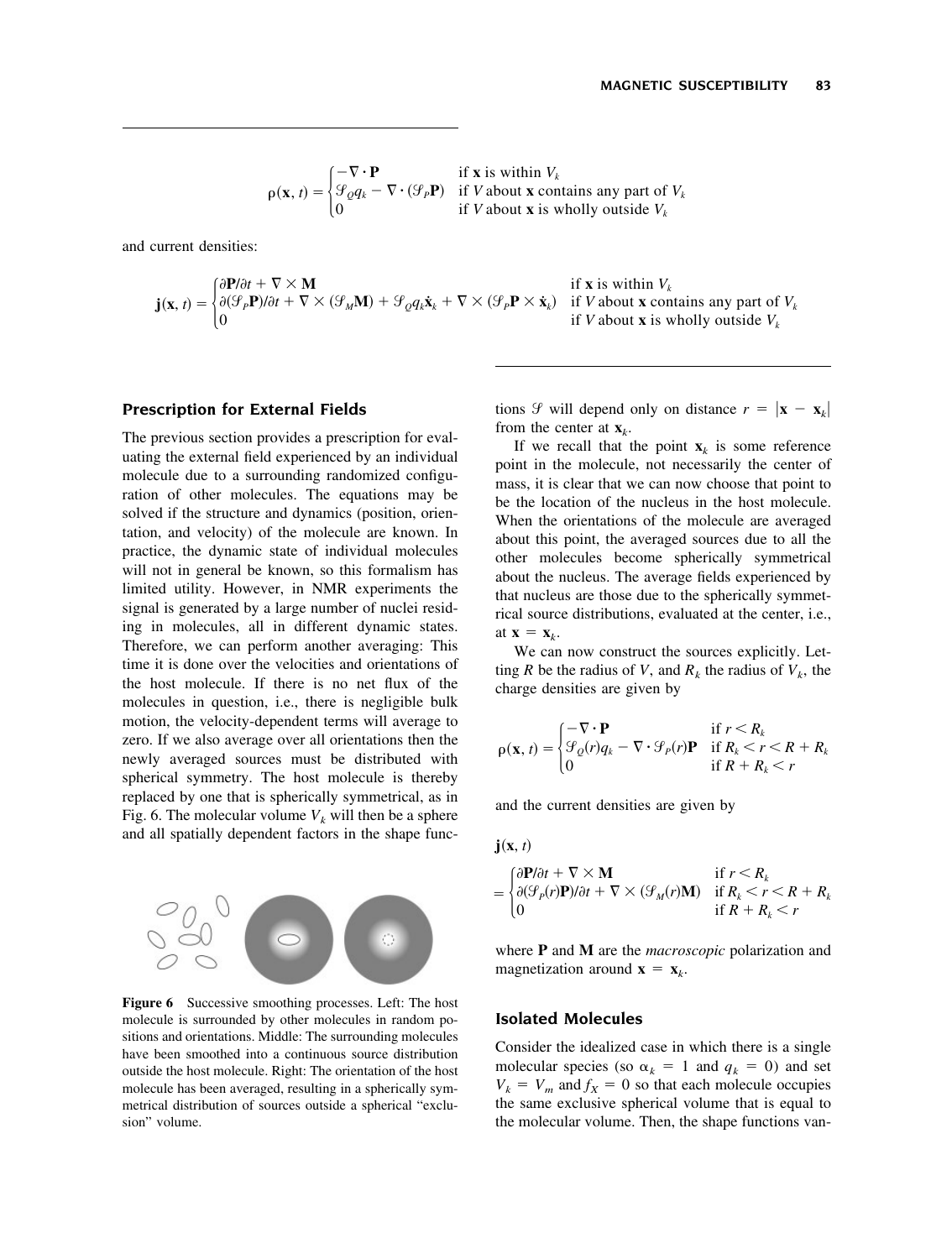ish, leaving only the uniform sources **P** and **M** within  $V_k$ . Substitution into the quasisteady expressions Eqs. [21] and [22] yields explicit estimates of the selffields at  $\mathbf{x} = \mathbf{x}_k$  that are given by

$$
\mathbf{E}_{\text{self}} = -\frac{1}{3\epsilon_0} \mathbf{P}(\mathbf{x}_k, t), \quad \mathbf{B}_{\text{self}} = \frac{2\mu_0}{3} \mathbf{M}(\mathbf{x}_k, t) \quad [27]
$$

The contribution from the polarization **P** to  $\mathbf{B}_{\text{self}}$ integrates to zero at the center of the sphere. This does not occur at other points within the sphere. However, in the strictly time-independent case the fields are uniform within a sphere with uniform polarization and magnetization so Eq. [27] gives the estimate of the static self-fields at all points within the sphere. This case reproduces the result obtained from the sphere of Lorentz construction, even though the spheres are differently conceived and are of different size. The contradictions inherent in this simplistic view of the sphere of Lorentz are apparent, however, so we pursue the rigorous treatment.

#### **Rigorous Treatment**

If we wish to identify values averaged over *V* in the general case with the macroscopic averages, we must take  $V \ge V_k$ . The macroscopic sources are then uniform throughout  $V_k$  and its surroundings, within the much larger volume *V* about the molecule. Thus, in the surrounding shell only the shape functions vary and then only with respect to the radial coordinate *r*. The importance of this property was noted by (*6*); substitution of these forms in Eqs. [21] and [22] produces *exactly* the same estimates as those in Eq. [27] for the fields at the center of  $V_k$ . Away from the center, the time-varying polarization will again contribute to  $\mathbf{B}_{\text{self}}$ . In the strictly time-independent case, the fields will again be uniform throughout  $V_k$ , so these estimates will apply at all points within  $V_k$ .

The external fields experienced at any position **x** within an *averaged* molecule in *averaged* surroundings are the macroscopic fields less the self-fields. In the static case, these are

$$
\mathbf{E}_{ext}(\mathbf{x}) = \mathbf{E}(\mathbf{x}) + \frac{1}{3\epsilon_0} \mathbf{P}(\mathbf{x}),
$$
  

$$
\mathbf{B}_{ext}(\mathbf{x}) = \mathbf{B}(\mathbf{x}) - \frac{2\mu_0}{3} \mathbf{M}(\mathbf{x})
$$
 [28]

In the time-varying case, these expressions are exact at the center of the symmeterized molecule and approximate the fields close to the center.

The most significant conclusion, however, follows from the fact that the nucleus of the host molecule is placed, by construction, at the center of the symmeterized distributions. The expressions in Eq. [28] therefore give the average fields experienced by the nucleus as a result of the surrounding molecules exactly, even if the fields are not static.

## **Alternative Expression for the External Field**

An alternative form for the expression for external fields can be obtained by recognizing that our assumptions allow us to rewrite Eq. [18] as

$$
\mathbf{P} = N\bar{\mathbf{p}}_m, \quad \mathbf{M} = N\bar{\mathbf{m}}_m \tag{29}
$$

where *N* is the number density of molecules and  $\bar{\mathbf{p}}_m$ and **m** are the mean molecular electric and magnetic dipole moments in the sample. Then,

$$
\mathbf{E}_{\text{ext}} = \mathbf{E} + \frac{N}{3\epsilon_0} \bar{\mathbf{p}}_m, \quad \mathbf{B}_{\text{ext}} = \mathbf{B} - \frac{2\mu_0 N}{3} \bar{\mathbf{m}}_m \quad [30]
$$

In the case of diamagnetic and paramagnetic molecules, which are of considerable interest in NMR experiments, the external fields experienced by a molecule determine its microscopic (molecular) electric and magnetic dipole moments. The mean moments of all the molecules in the sample are linearly related to the external field by the expressions

$$
\bar{\mathbf{p}}_m = \gamma_e \boldsymbol{\epsilon}_0 \mathbf{E}_{ext}, \quad \bar{\mathbf{m}}_m = \frac{\gamma_m}{\mu_0} \mathbf{B}_{ext} \quad [31]
$$

where  $\gamma_e$  is the average molecular polarizability and  $\gamma_m$  is the average molecular magnetizability; these quantities are provided by the analysis of molecular dynamics and have the dimensions of volume. (Note that these  $\gamma_e$ ,  $\gamma_m$  parameters are not the magnetogyric ratio that is usually denoted by this symbol in NMR theory.) Substituting for the external fields from Eq. [30] it is seen that the moments are aligned with the macroscopic field:

$$
\bar{\mathbf{p}}_m = \frac{\epsilon_0 \gamma_e \mathbf{E}}{1 - \gamma_e N/3}, \quad \bar{\mathbf{m}}_m = \frac{(\gamma_m / \mu_0) \mathbf{B}}{1 + 2\gamma_m N/3} \quad [32]
$$

The polarization and magnetization are therefore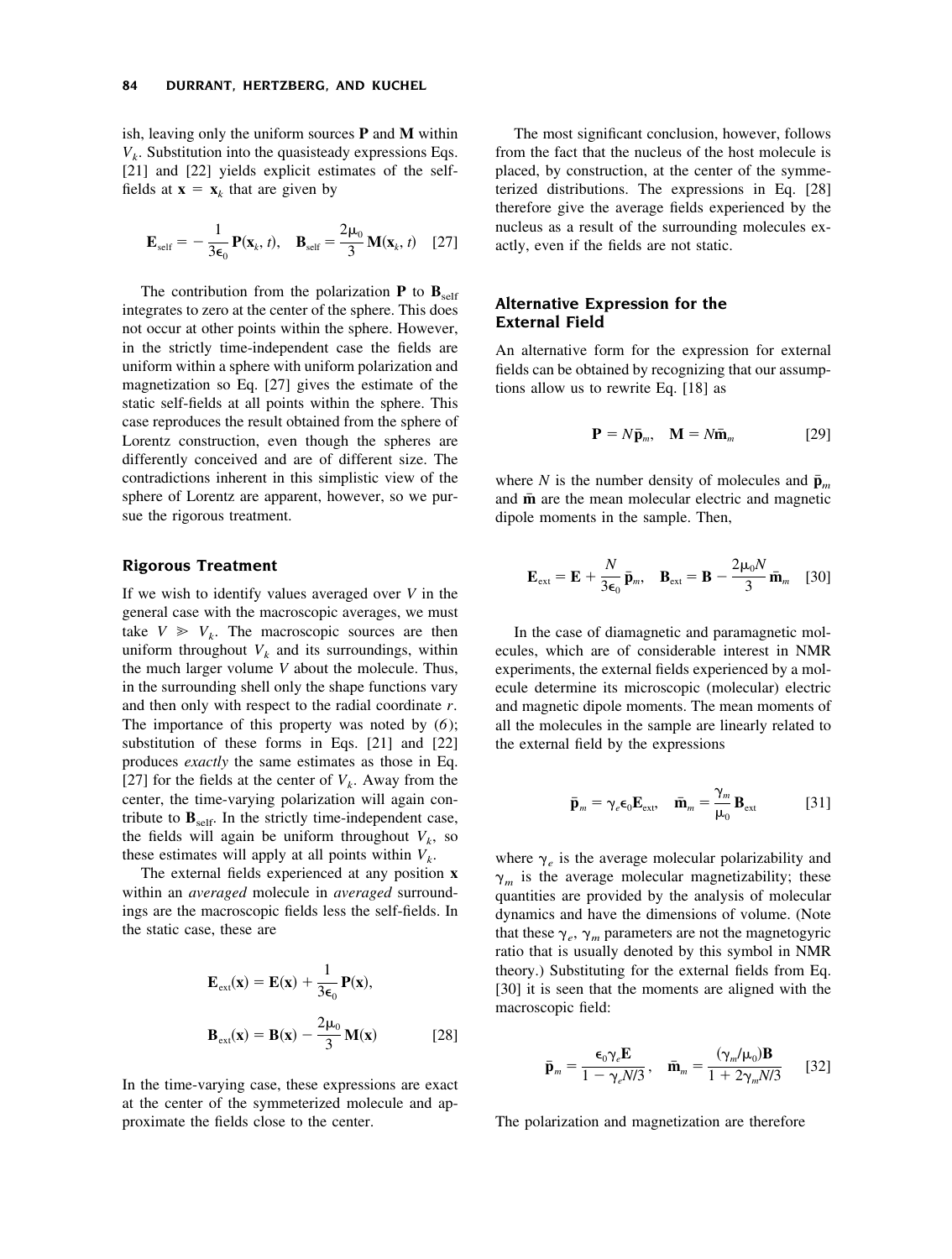$$
\mathbf{P} = N\bar{\mathbf{p}}_m = \frac{\epsilon_0 \gamma_e N \mathbf{E}}{1 - \gamma_e N/3}, \quad \mathbf{M} = N\bar{\mathbf{m}} = \frac{(\gamma_m N/\mu_0) \mathbf{B}}{1 + 2\gamma_m N/3}
$$
\n[33]

and

$$
\mathbf{E}_{\text{ext}} = \frac{\mathbf{E}}{1 - \gamma_e N/3}, \quad \mathbf{B}_{\text{ext}} = \frac{\mathbf{B}}{1 + 2\gamma_m N/3} \quad [34]
$$

#### **Susceptibilities**

When calculating macroscopic fields, it is more usual to introduce the susceptibilities  $\chi_e$  and  $\chi_m$ , which are defined by

$$
\chi_e = \frac{\gamma_e N}{1 - \gamma_e N/3}, \quad \chi_m = \frac{\gamma_m N}{1 - \gamma_m N/3}
$$

so that

$$
\mathbf{D} = \epsilon \mathbf{E}, \quad \mathbf{H} = \frac{1}{\mu} \mathbf{B}
$$
 [35]

where  $\epsilon = \epsilon_0(1 + \chi_e)$  and  $\mu = \mu_0(1 + \chi_m)$  are the permittivity and permeability of the material, respectively.

Thus, in terms of the susceptibilities, **P** and **M** are given by

$$
\mathbf{P} = \chi_e \boldsymbol{\epsilon}_0 \mathbf{E}, \quad \mathbf{M} = \frac{\chi_m}{(1 + \chi_m)} \frac{\mathbf{B}}{\mu_0}
$$
 [36]

hence,

$$
\mathbf{E}_{ext} = \left(1 + \frac{\chi_e}{3}\right)\mathbf{E}, \quad \mathbf{B}_{ext} = \left(1 - \frac{2}{3}\frac{\chi_m}{(1 + \chi_m)}\right)\mathbf{B} \quad [37]
$$

The external fields can now be evaluated directly from the macroscopic fields using Eq. [37], where the macroscopic fields are found by solving the Maxwell equations, Eq. [24], together with the constitutive relations, Eq. [35].

#### **Review**

So far, we have developed the theory of external fields for both the electric and magnetic fields for several reasons. First, it is based on a model of microscopic charges for which the electric and magnetic fields are strongly coupled because of the rapid motion of the submolecular particles. Second, the macroscopic fields remain coupled, but much more weakly because

**MAGNETIC SUSCEPTIBILITY 85**

microscopic ones and produce changes in the macroscopic properties only over much longer time scales. Third, the external fields can be analyzed systematically when both the magnetic and electric fields are varying slowly, the analysis leading to the remarkable generalization of the sphere of Lorentz construct to cases in which time variations are present. The results of the construction may therefore be used when an electric field is imposed on a sample in an NMR experiment or when the applied magnetic field fluctuates.

We can therefore safely adopt the simplification made in most NMR applications that the system is in a macroscopically stationary state because any real deviations from this state will not affect the manner in which the external fields can be estimated. The advantage of the stationary assumption is that the equations governing the electric and magnetic fields are then decoupled, allowing one to be treated independently of the other. Therefore, in the examples that follow to illustrate the theory attention is restricted to the static magnetic field. Then, the calculation of the external magnetic field from Eq. [37] requires a knowledge of the expression for the macroscopic field **B**. This is found via the macroscopic Maxwell equations; the time-independent forms are

$$
\nabla \cdot \mathbf{B} = 0, \quad \nabla \times \mathbf{H} = 0,
$$

$$
\mathbf{B} = \mu \mathbf{H} = \mu_0 (1 + \chi) \mathbf{H} = \mu_0 (\mathbf{H} + \mathbf{M})
$$

Their formal solution is treated in standard texts such as (*7, 8*) and an outline in the context of NMR is given elsewhere (e.g., *16*) and in the appendix.

## **HOST FIELD**

#### **General**

The macroscopic fields, and the fields from the charged particles, are calculated using the approximation in Eqs. [10] and [11], which is appropriate for points at a large distance from the system of charges that constitute each molecule. When calculating the fields experienced by the nucleus of a host molecule, there are contributions—the host fields—from the system of charges constituting that molecule. This situation requires us to evaluate the fields at an internal point of the host molecule. Due to the proximity of the electrical and magnetic field sources, these fields will in general be more intense than those generated by the other, distant, molecules. Their effect on the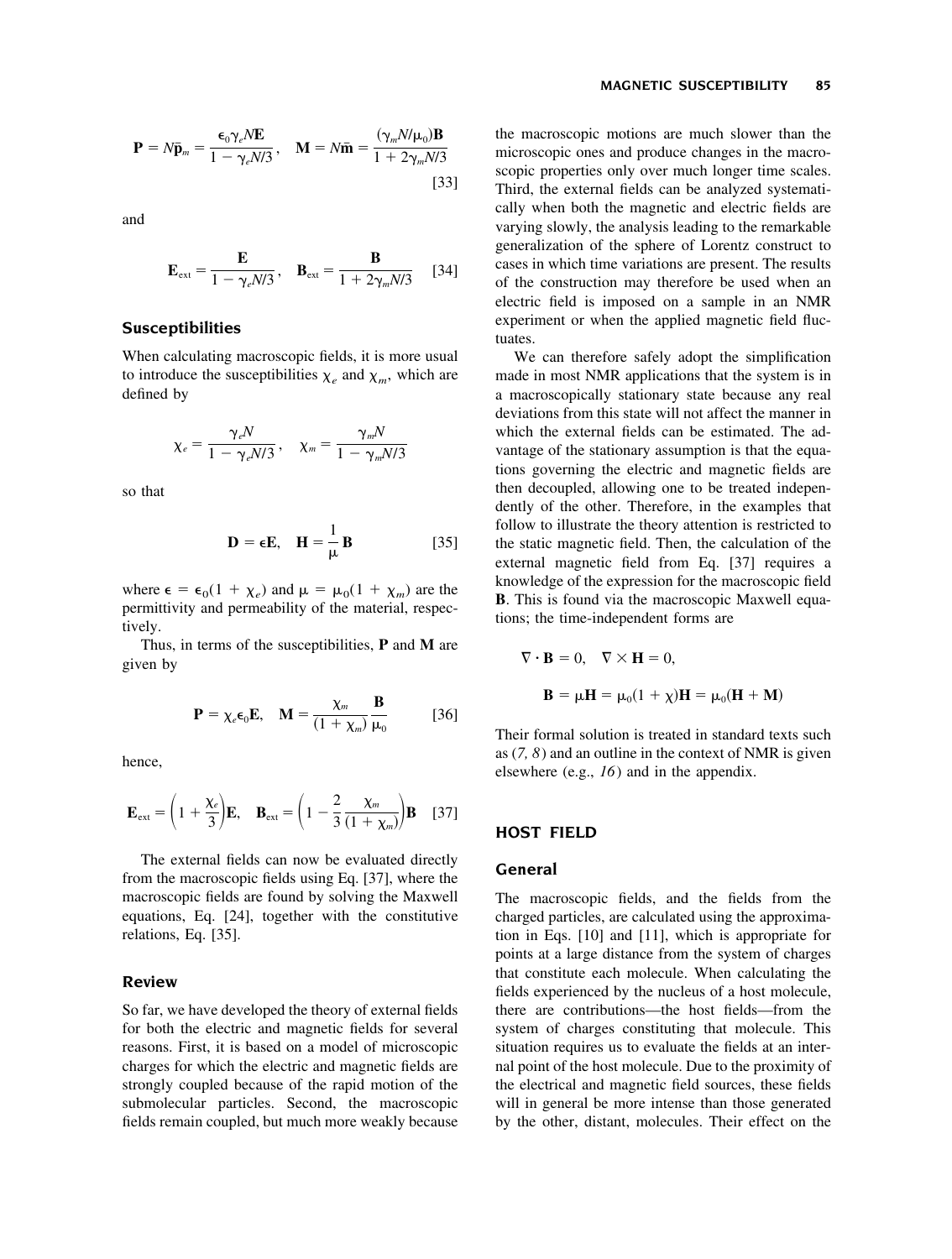NMR resonance frequency of a nucleus, called the chemical shift, is likely to be greater than that of the external field, which produces the bulk susceptibility shift. The host fields must therefore be determined with care for each atomic nucleus in each molecular species and it requires the full panoply of quantum mechanics. This has been applied by many authors from Ramsey (*17*) onward and is beyond the intended scope of this article. However, the effect may usefully be illustrated by a simple model.

#### **Simple Model**

In the absence of an applied field, there will be no preferred direction for a molecule and so the averaged sources will have a distribution with spherical symmetry about any fixed reference point, the nucleus in the host molecule, for example. Suppose first that the nucleus is at the center of a host atom so we assume that the positive charge resides at the center. The negative charge due to the averaged electron cloud will appear as a spherical shell around it. In the presence of an external field, the first-order perturbation of the spherical shell will be a dipole term with its axis in the direction of the applied field. Take the preferred direction to be that of the unit vector **k**. We can take the nucleus as the origin of the coordinate system without loss of generality. Then, the mean charge density due to the electrons about the nucleus can be written as

$$
\bar{\rho}_k(\mathbf{x},t) = \rho_0(r,t) - \rho_1(r,t)\mathbf{k} \cdot \frac{\mathbf{x}}{r}
$$

where  $r = |\mathbf{x}|$  is the distance of the point **x** from the center. The charge density is here a negative quantity and the center of the distribution is shifted in the negative **k** direction due to the Lorentz force due to the local applied field. The mean current density can likewise be written

$$
\bar{\mathbf{j}}_k(\mathbf{x}, t) = j_1(r, t) \bigg( \mathbf{k} \times \frac{\mathbf{x}}{r} \bigg)
$$

Note that the spherically symmetrical current term vanishes and the first-order term is a circular current system about the axis **k**. When  $j_1$  is positive this represents a paramagnetic effect; when negative, it represents a diamagnetic effect.

The quasisteady microscopic host fields at the origin are found by substituting these forms into the appropriate terms of Eqs. [6] and [7] and performing the integrations, giving

$$
\overline{\mathbf{e}}_k(t) = \left(\frac{1}{3\epsilon_0} \int \rho_1(r, t) dr\right) \mathbf{k},
$$

$$
\overline{\mathbf{b}}_k(t) = \left(\frac{2\mu_0}{3} \int j_1(r, t) dr\right) \mathbf{k}
$$

We can also evaluate the average electric and magnetic dipole moment of these distributions from

$$
\bar{\mathbf{p}}_k(t) = -\left(\frac{4\pi}{3}\int \rho_1(r, t)r^3 dr\right) \mathbf{k},
$$

$$
\bar{\mathbf{m}}_k(t) = \left(\frac{4\pi}{3}\int j_1(r, t)r^3 dr\right) \mathbf{k}
$$

The electric dipole is always oriented antiparallel to the applied field and the magnetic dipole is parallel to the applied field for paramagnetic molecules and antiparallel for diamagnetic molecules. Hence,

$$
\bar{\mathbf{e}}_k(t) = -\left(\frac{1}{4\pi\epsilon_0} \frac{\int \rho_1 dr}{\int r^3 \rho_1 dr}\right) \bar{\mathbf{p}}_k(t),
$$

$$
\bar{\mathbf{b}}_k(t) = \left(\frac{\mu_0}{2\pi} \frac{\int j_1 dr}{\int r^3 j_1 dr}\right) \bar{\mathbf{m}}_k(t)
$$

The internal electric field is always antiparallel to the electric dipole moment and the internal magnetic field is always parallel to the magnetic dipole moment. The exact relationship between the dipole moments and the internal field, of course, depends on the electronic structure of the molecule. The result can be written in terms of the effective volumes of the molecule  $V_e$  and *Vm*, defined by

$$
V_e = 4\pi \frac{\int r^3 \rho_1 dr}{\int \rho_1 dr}, \quad V_m = 2\pi \frac{\int r^3 j_1 dr}{\int j_1 dr}
$$

[38]

as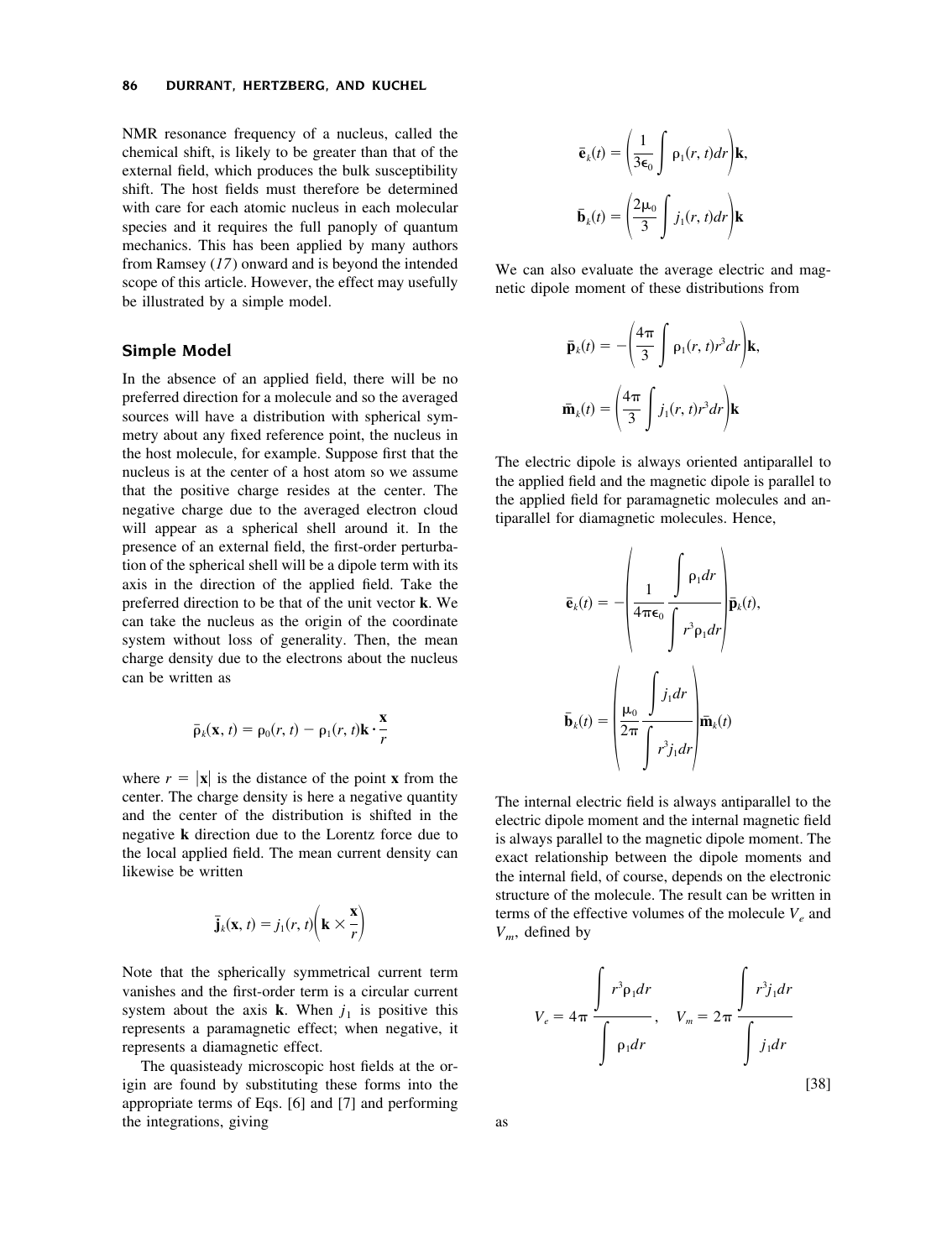$$
\bar{\mathbf{e}}_k(t) = -\frac{1}{\epsilon_0 V_e} \bar{\mathbf{p}}_k(t), \quad \bar{\mathbf{b}}_k(t) = \frac{\mu_0}{V_m} \bar{\mathbf{m}}_k(t) \quad [39]
$$

Similar expressions will therefore arise in the more complicated cases that occur when the host atom is chemically bound to a molecule. Averaging all possible orientations of the molecule will produce charge and current distributions with spherical symmetry about the reference point, which is the nucleus of the host atom. The external field will produce first-order perturbations of these distributions that give rise to net dipole moments and to the related host field at the nucleus (center) of the host molecule.

# **DISCUSSION**

#### **Sphere of Lorentz Argument**

We have shown above that the sphere of Lorentz construct does indeed provide a means of estimating the fields, both electrical and magnetic, at points within a molecule embedded in a macroscopic sample composed of other molecules. Our derivation does not depend on an ad hoc "hard" spherical construction but it can be viewed as sort of "soft" spherical one. The analysis demands that we do not attempt to estimate the fields experienced by an individual molecule, but we estimate the average fields experienced by a large collection of similar molecules so that both the dynamic properties of the molecule and the locations of the neighboring molecules are randomized. Under these circumstances, the microscopic electromagnetic sources in the close vicinity of the molecule display spherical symmetry, as do the macroscopic ones. It is the assumption of spherical symmetry that produces the general results described by Eq. [28], not sphericity. This explains why the radius of the assumed sphere of Lorentz plays no role in the result; the properties within a sphere of any radius drawn around the center of a molecule will be symmetrical and lead to the same result. Our argument is, however, not independent of the distance scale so the size of the averaging sphere is not totally irrelevant. The macroscopic properties of the material are required to be locally uniform, so the size of the macroscopic smoothing volume must be chosen to ensure this apparent homogeneity. This volume must be sufficiently large to randomize the contribution of the least abundant molecular species. Therefore, the smoothing volume will be least when all the molecules in the sample are of the same species. For a macroscopic model to make sense, this volume must be less than

that of any macroscopic heterogeneities. Such cases will be illustrated in the examples below.

## **Chemical Shift**

The magnetic field experienced by a nucleus in an atom in a molecule is dependent upon the local bonded structure of the atom. This field is the basis of the experimentally important chemical shift of the intrinsic resonance frequency away from the value that pertains to the isolated atom. In what follows is an explanation of this phenomenon and a model of a molecular system that provides an estimate of the order of magnitude of the chemical shift effect relative to that of the BMS shift.

It is immaterial whether the host atom, in which the nucleus of interest is located, is chemically bonded into a larger molecule or not. In either case, the nucleus will experience, on average, fields that are the sum of the external fields, Eq. [28], and the host fields, Eq. [39]. The size of the host fields will, of course, depend on the molecular environment of the host atom. Nevertheless, the dipole moments of the atom or molecule to which it is bonded are linearly related to the external fields as in Eq. [31] but with the mean molecular polarizability and magnetizability replaced by the quantities specific to the type of molecule in question, *k* say. Carrying out these substitutions gives the host fields at the nucleus, Eq. [39]:

$$
\bar{\mathbf{e}}_k(t) = -\frac{\gamma_{e,k}}{V_e} \mathbf{E}_{ext}, \quad \bar{\mathbf{b}}_k(t) = \frac{\gamma_{m,k}}{V_m} \mathbf{B}_{ext}
$$

Then, we find the total fields at the nucleus to be

$$
\mathbf{E}_{k} = \mathbf{E}_{ext} + \bar{\mathbf{e}}_{k} = \left(1 + \frac{\chi_{e}}{3}\right)\left(1 - \frac{\gamma_{e,k}}{V_{e}}\right)\mathbf{E}
$$

$$
\mathbf{B}_{k} = \mathbf{B}_{ext} + \bar{\mathbf{b}}_{k} = \left(1 - \frac{2\chi_{m}}{3(1 + \chi_{m})}\right)\left(1 + \frac{\gamma_{m,k}}{V_{m}}\right)\mathbf{B}
$$

where **E** and **B** are the macroscopic fields. These can be put in a more revealing form by writing  $\gamma_{e,k}$  in terms of the mean polarizability  $\gamma_e$  as

$$
\gamma_{e,k} = \frac{\gamma_{e,k}}{\gamma_e} \frac{\chi_e}{N(1 + \chi_e/3)}
$$
 [40]

and similarly for the magnetizability. Then,

$$
\mathbf{E}_{k} = \left(1 + \frac{\chi_{e}}{3}\right)\left(1 - \frac{\gamma_{e,k}}{\gamma_{e}}\frac{1}{NV_{e}}\frac{\chi_{e}}{(1 + \chi_{e}/3)}\right)\mathbf{E} \quad [41]
$$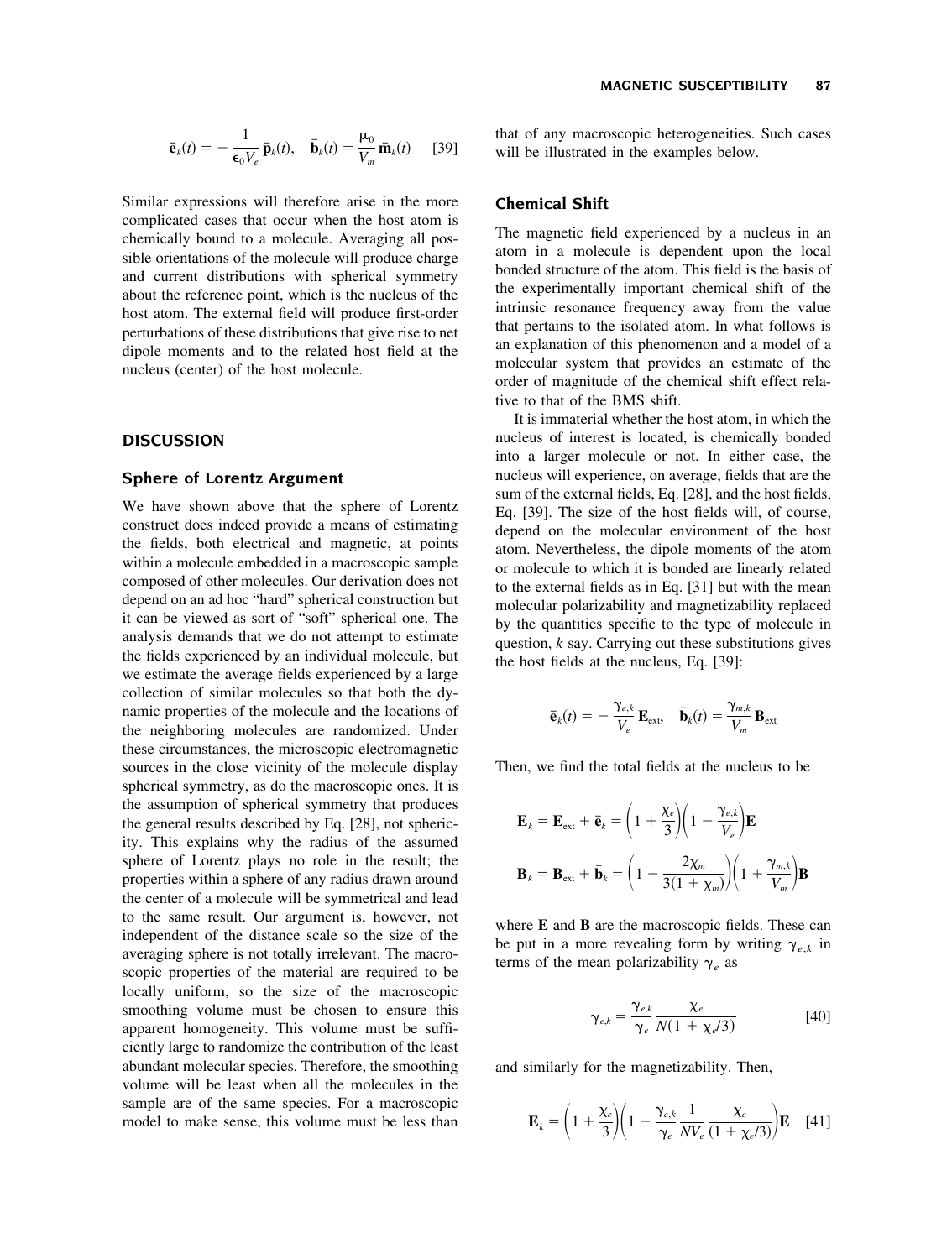$$
\mathbf{B}_{k} = \left(1 - \frac{2\chi_{m}}{3(1+\chi_{m})}\right)\left(1 + \frac{\gamma_{m,k}}{\gamma_{m}}\frac{1}{NV_{m}}\frac{\chi_{m}}{(1+\chi_{m}/3)}\right)\mathbf{B}
$$
\n[42]

Now, *N* is the number of molecules per unit volume so 1/*NV* is the ratio of the average intermolecular volume to the volume of the molecule, as defined by Eq. [38]. In fluids this ratio is, say, of the order of 10, falling to unity when the molecules are densely packed. The other factor is the ratio of the specific to the mean value of  $\gamma_e$  or  $\gamma_m$ . If there is only a single species present, this ratio is unity so the chemical shift due to the host field contribution will be an order of magnitude greater than the bulk susceptibility shift due to the external contribution. If the molecules are diamagnetic then  $\gamma_m < 0$  in the host field and this reduces the field experienced by the nucleus; so, the effect is referred to as diamagnetic shielding. If the molecule is paramagnetic,  $\gamma_m > 0$  and the nuclear field is enhanced. When there are several species of molecules present, the host contribution depends on the properties of the molecule in question relative to the average. It will be greatest when the molecule to which the host atom is bonded is strongly paramagnetic while the mean is weakly diamagnetic. These considerations simply emphasize the need to have accurate estimates of the host field at the site of the nucleus of the host atom when the molecule is averaged over all orientations. In this situation the required analysis of chemical shifts is sophisticated and computer intensive (e.g., *9*).

## **ILLUSTRATIVE EXAMPLE**

In the following we illustrate the theory by evaluating the external field and the susceptibility shift in a suspension of RBCs following the procedure outlined by Wolber et al. (*18*).

#### **Susceptibility-Induced Shifts**

These authors begin their analysis with a system in which a uniform strong magnetic field  $\mathbf{B}_0$  is created in a material of susceptibility  $\chi_0$ . There is then uniform magnetization in the material given by Eq. [36]. If a sample with susceptibility  $\chi_s$  is now introduced then the new field **B** will be the sum of the original field and the field **B**' due to the change in magnetization

$$
\mathbf{M'} = \frac{\chi_s \mathbf{B}}{\mu_0 (1 + \chi_s)} - \frac{\chi_0 \mathbf{B}_0}{\mu_0 (1 + \chi_0)}
$$
 [43]

inside the sample and

$$
\mathbf{M'} = \frac{\chi_0(\mathbf{B} - \mathbf{B}_0)}{\mu_0(1 + \chi_0)}
$$
 [44]

outside the sample. But,  $B'$  also satisfies the following equation (see appendix, Eq. [75]) for the case of a single surface *S*:

$$
\mathbf{B}' = \mu_0 \mathbf{M}' - \frac{\mu_0}{4\pi} \int\limits_{S} \frac{(\Delta \mathbf{M}'(\mathbf{x}') \cdot \mathbf{n})(\mathbf{x} - \mathbf{x}')}{|\mathbf{x} - \mathbf{x}'|^3} d^2 x'
$$
\n[45]

where *S* is the surface of the sample. As noted in the appendix, these equations do not provide a full general description of the field. For a full solution, it is usual to solve the Laplace equation, Eq. [77], with appropriate boundary conditions, for the scalar potential (e.g., *16*). However, Eq. [45] does provide a useful *approximate* form of the expression when the magnetic susceptibilities are small. In practice,  $\chi$  is of the order of  $-10 \times 10^{-7}$  cgs-emu ( $-40\pi \times 10^{-10}$  SI units) so that  $|\mathbf{B}'|/|\mathbf{B}_0|$  is also of order  $-10 \times 10^{-7}$ . Hence, to first order in small quantities we can write

$$
\mathbf{M'} \approx \frac{(\chi_s - \chi_0)}{\mu_0} \mathbf{B}_0
$$
 [46]

inside the sample and  $M' = 0$  outside. Again, to first order,

$$
\mathbf{B'} \approx (\chi_s - \chi_0) \mathbf{B}_0
$$
  
+ 
$$
\frac{(\chi_s - \chi_0)}{4\pi} \int\int\limits_S \frac{(\mathbf{B}_0 \cdot \mathbf{n})(\mathbf{x} - \mathbf{x'})}{|\mathbf{x} - \mathbf{x'}|^3} d^2x' \quad [47]
$$

The new macroscopic field inside the sample is thus, approximately,

$$
\mathbf{B}(\mathbf{x}) = \mathbf{B}_0 + (\chi_s - \chi_0)
$$

$$
\times \left( \mathbf{B}_0 + \frac{1}{4\pi} \iint_S \frac{(\mathbf{B}_0 \cdot \mathbf{n})(\mathbf{x} - \mathbf{x}')}{|\mathbf{x} - \mathbf{x}'|^3} d^2 x' \right) [48]
$$

The integral over the surface of the sample is a function solely of the geometry of the surface. In general, it is a function of the position **x** of the point within the sample. For ellipsoidal surfaces (including the special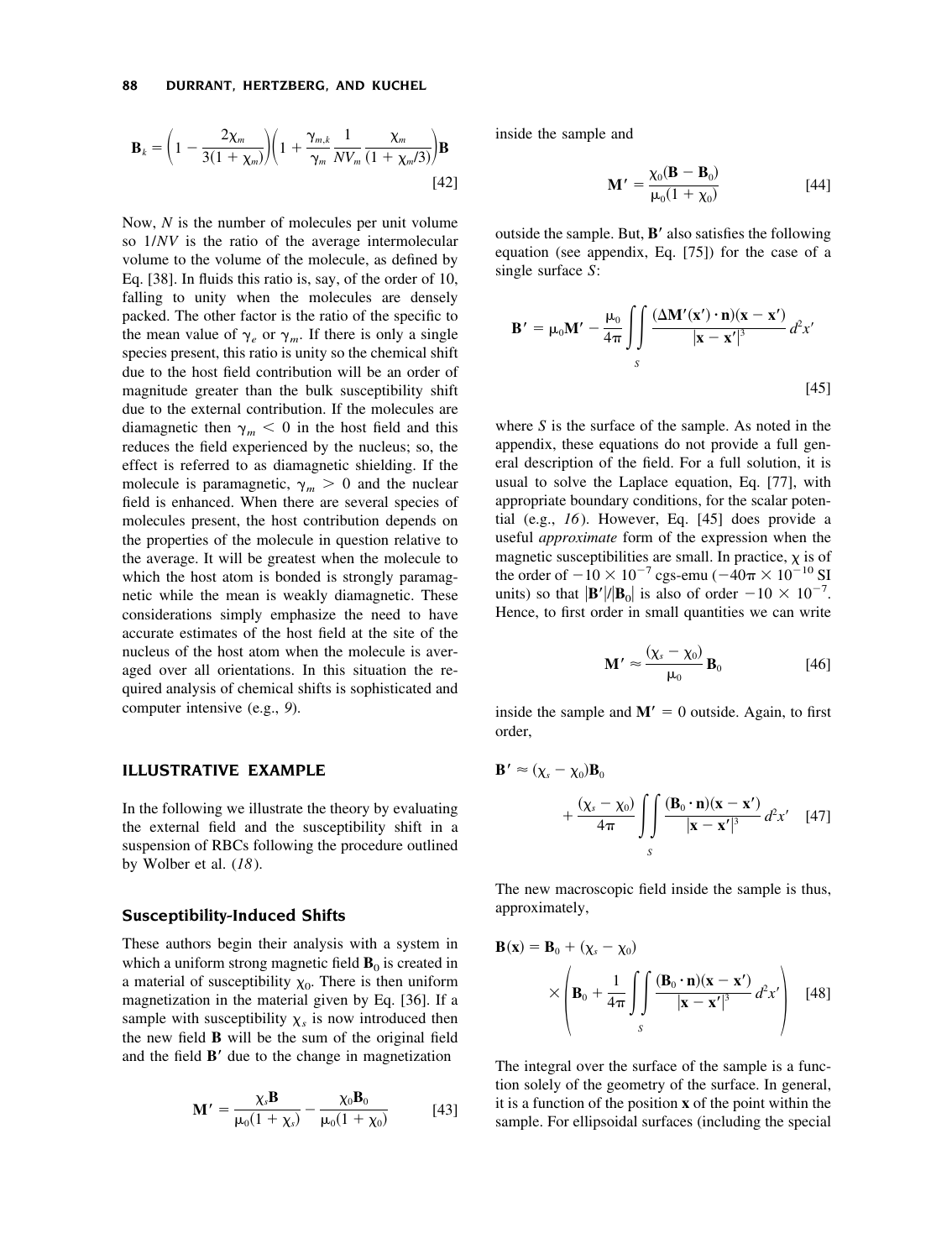case of a spherical surface), however, the result is independent of **x**; in other words, the field within the sample is uniform. For a sphere,

$$
\frac{1}{4\pi} \int\int\limits_{S} \frac{(\mathbf{B}_0 \cdot \mathbf{n})(\mathbf{x} - \mathbf{x}')}{|\mathbf{x} - \mathbf{x}'|^3} d^2 x' = -\frac{\mathbf{B}_0}{3} \quad [49]
$$

so the macroscopic field is

$$
\mathbf{B} \approx \left(1 + \frac{2}{3}(\chi_s - \chi_0)\right) \mathbf{B}_0
$$
 [50]

In general, we may write

$$
\frac{1}{4\pi} \int\int\limits_{S} \frac{(\mathbf{B}_0 \cdot \mathbf{n})(\mathbf{x} - \mathbf{x}')}{|\mathbf{x} - \mathbf{x}'|^3} d^2x' = (\mathcal{D}_s - 1)\mathbf{B}_0 \quad [51]
$$

where  $\mathcal{D}_s$  is the geometric demagnetizing factor that is described by (*18*) among others; and, for a sphere  $\mathcal{D}_s = 2/3$ . For an infinite cylinder aligned at right angles to the field,  $\mathcal{D}_s = 1/2$ . Of course, there is no surface effect for a cylinder aligned parallel to the field and  $\mathcal{D}_s = 1$ . A table of such factors is provided by Chu et al. (*5*). The geometric factor is the same at all points within these objects and in all objects with ellipsoidal surfaces (*16*); the field is therefore uniform within them. For other objects, the geometric factor will be a function of position and the field will not be uniform. In either case, we can write the macroscopic field as

$$
\mathbf{B} = (1 + (\chi_s - \chi_0) \mathcal{D}_s) \mathbf{B}_0
$$
 [52]

and the external field as

$$
\mathbf{B}_{ext} = \left(1 - \frac{2\chi_s}{3(1 + \chi_s)}\right) \mathbf{B}
$$
  
\n
$$
\approx \mathbf{B}_0 + (\chi_s - \chi_0) \mathcal{D}_s \mathbf{B}_0 - \frac{2}{3} \chi_s \mathbf{B}_0 \quad [53]
$$

to first order in the susceptibilities. This expression describes the external field in absolute terms, i.e., it is the field experienced at a point surrounded by a local vacuum in the sample. The expression agrees with (*5*) but it agrees with Eq. [1] in (*18*) only if the original material is taken to be a vacuum, i.e.,  $\chi_0 = 0$ .

The difference arises from the focus of the latter authors on the frequency shift observed in NMR experiments. This shift is governed by the *change* in the external field as a result of introducing the sample.

Before the introduction the macroscopic field is  $\mathbf{B}_0$  so the external field at the site of a nucleus is approximately

$$
\mathbf{B}_{ext}^{1} = \left(1 - \frac{2}{3} \chi_0\right) \mathbf{B}_0
$$

while the external field  $\mathbf{B}_{ext}^2$  at the site after the introduction of the sample is given by Eq. [53]. The change is therefore

$$
\Delta \mathbf{B}_{ext} = \left(\mathcal{D}_s - \frac{2}{3}\right) (\chi_s - \chi_0) \mathbf{B}_0
$$

which is Eq. [1] in (*18*).

# **Sample Heterogeneity**

Wolber et al. (*18*) also consider the case in which the sample is heterogeneous, consisting of plasma and RBC. If the magnetic field in the sample is averaged over a volume large enough to contain many erythrocytes, the system can be considered to be uniform with a volume-average susceptibility given by

$$
\chi_b = \frac{V_e \chi_e + V_p \chi_p}{V_e + V_p} \tag{54}
$$

where the subscripts *e* and *p* denote erythrocyte and plasma, respectively, and  $V_e$  is the average volume of an erythrocyte and  $V_p$  the average volume of plasma surrounding each erythrocyte. The macroscopic field that determines the external field at a nucleus can then be calculated as outlined above from the averages bulk properties. If sample size is not large compared to the size of the heterogeneities in the system, account has to be taken of the detailed distribution of erythrocytes in the neighborhood of the nucleus in question. To do this, these authors conceptually surround the site by a sphere,  $\Sigma$ , that is comparable in size to the averaging volume (see Fig. 7). The field source outside this sphere contributes at the center an approximate field, called the "far" field, that is described by

$$
\mathbf{B'} \approx \frac{(\chi_b - \chi_0)}{4\pi} \int\int\limits_S \frac{(\mathbf{B}_0 \cdot \mathbf{n})(\mathbf{x} - \mathbf{x'})}{|\mathbf{x} - \mathbf{x'}|^3} d^2x'
$$

$$
+ \frac{(\chi_b - \chi_0)}{4\pi} \int\limits_{\Sigma} \frac{(\mathbf{B}_0 \cdot \mathbf{n})(\mathbf{x} - \mathbf{x'})}{|\mathbf{x} - \mathbf{x'}|^3} d^2x' \qquad [55]
$$

the normal being directed out of the sample in the first integral and into the sphere in the second. As a result,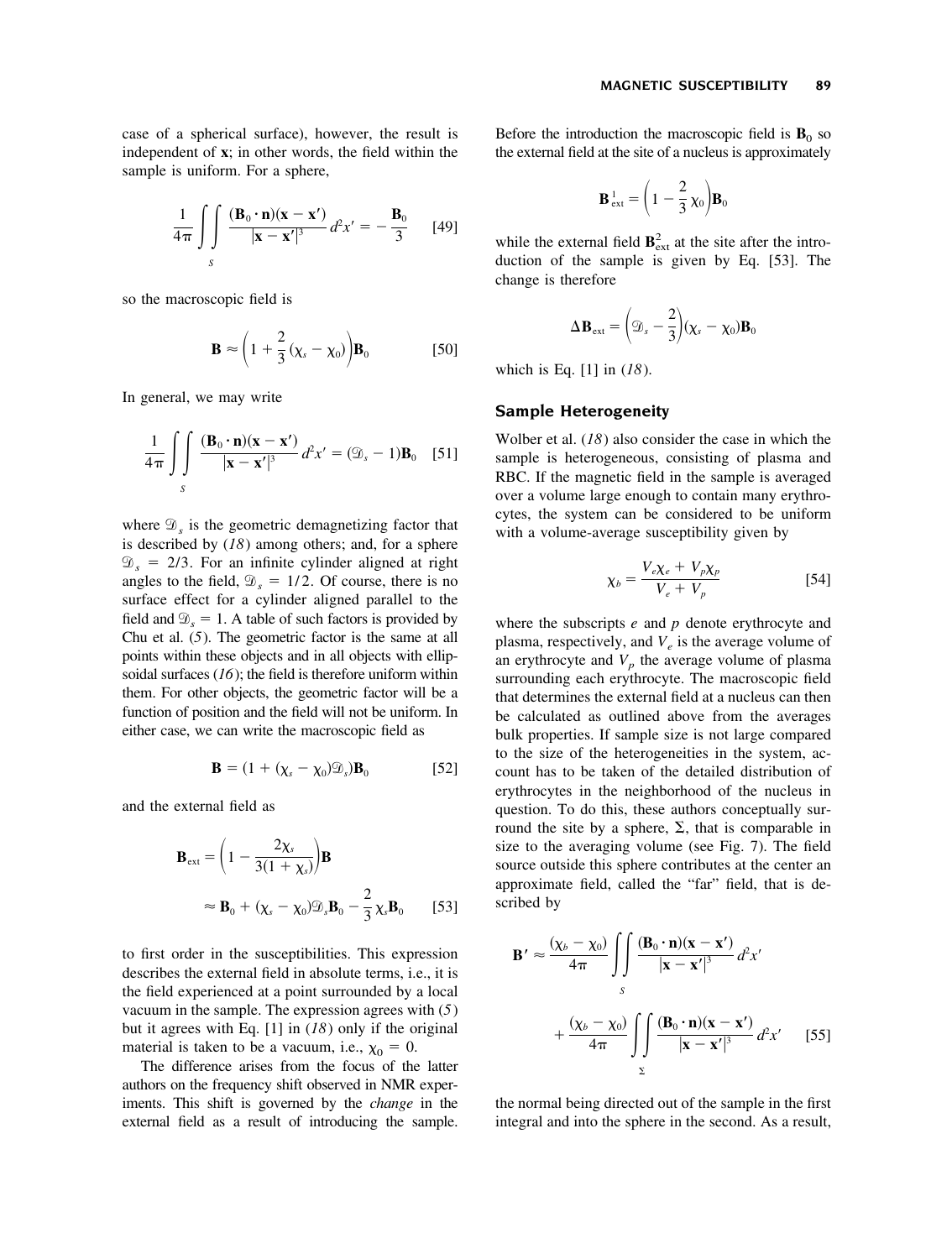

**Figure 7** Representation of a heterogeneous system of RBCs as randomly dispersed spheroids; in reality, mammalian RBCs are biconcave discs. The sample is bounded by the surface *S*. In the second panel, the system is treated as continuous outside the virtual sphere  $\Sigma$  of Wolber et al. (*18*). Within  $\Sigma$  the individual erythrocytes have surfaces  $S_i$ . In the third panel, equivalent to the second, the system is treated as continuous outside the selected RBC with surface  $S_0$ .

the two terms will almost cancel one another if the averaging volume is comparable to the sample volume; however, the purpose of the construction is to place as much as possible of the sample *outside* the surface  $\Sigma$  so that it can be treated in an average manner. Using the results from above, these expressions yield

$$
\mathbf{B'} \approx (\chi_b - \chi_0)(\mathfrak{D}_s - 1)\mathbf{B}_0 + (\chi_b - \chi_0)\frac{1}{3}\mathbf{B}_0
$$

$$
= (\chi_b - \chi_0)(\mathfrak{D}_s - \frac{2}{3})\mathbf{B}_0
$$
 [56]

This is the generalization of Eq. [3] of (18) for  $\chi_0 \neq$ 0. To this must be added the "near" field contributed by sources within the sphere; this field is estimated by taking an alternative macroscopic average over a volume smaller than that of an erythrocyte but larger than that of any internal structures. This construction ensures that the susceptibilities  $\chi_b$  and  $\chi_p$  are uniform within the erythrocyte and the surrounding plasma, respectively. The macroscopic system is thus divided into a hierarchy of *macroscopic* systems, each of which contribute to the macroscopic field at the site of a nucleus. Then, the changes of magnetization within the spherical volume, which are given by

$$
\mathbf{M}_{e}^{"'} \approx \frac{(\chi_{e} - \chi_{0})\mathbf{B}_{0}}{\mu_{0}}, \quad \mathbf{M}_{p}^{"'} \approx \frac{(\chi_{p} - \chi_{0})\mathbf{B}_{0}}{\mu_{0}} \quad [57]
$$

produce an approximate near macroscopic field at a point in the plasma of

$$
\mathbf{B}_{p}'' \approx (\chi_{p} - \chi_{0}) \mathbf{B}_{0}
$$
  
+ 
$$
\frac{(\chi_{p} - \chi_{e})}{4\pi} \sum_{i} \int \int \frac{(\mathbf{B}_{0} \cdot \mathbf{n}_{i})(\mathbf{x} - \mathbf{x}')}{|\mathbf{x} - \mathbf{x}'|^{3}} d^{2}x' \quad [58]
$$

$$
+\frac{1}{4\pi}\iint\limits_{\Sigma} \frac{(\chi_{\Sigma}-\chi_0)(\mathbf{B}_0\cdot\mathbf{n})(\mathbf{x}-\mathbf{x}')}{|\mathbf{x}-\mathbf{x}'|^3} d^2x'
$$
\n[59]

Here, the sum is taken of the integrals over the surfaces  $S_i$  of all the erythrocytes within the sphere with the normal at the surface  $\mathbf{n}_i$  pointing into the erythrocyte; and, the final term is the integral over the surface of the surrounding sphere  $\Sigma$  with outwardly directed normal. The susceptibility  $\chi_{\Sigma}$  at points on this sphere will vary according to whether the point lies in plasma or erythrocyte. However, the sphere will, by construction, intersect a large number of erythrocytes and so the integral may be approximated by replacing  $\chi_{\Sigma}$  by the average bulk susceptibility  $\chi_b$ on the surface. In this approximation

$$
\frac{1}{4\pi} \int\int\limits_{\Sigma} \frac{(\chi_{\Sigma} - \chi_0)(\mathbf{B}_0 \cdot \mathbf{n})(\mathbf{x} - \mathbf{x}')}{|\mathbf{x} - \mathbf{x}'|^3} d^2x'
$$

$$
\approx -(\chi_b - \chi_0) \frac{1}{3} \mathbf{B}_0 \quad [60]
$$

which, of course, cancels the contribution of the surface of the sphere to the field **B'**.

The near contribution to the macroscopic field in an RBC is, in the same approximation, given by

$$
\mathbf{B}_{e}'' \approx (\chi_{e} - \chi_{0})\mathbf{B}_{0}
$$
\n
$$
+ \frac{(\chi_{e} - \chi_{p})}{4\pi} \int \int \frac{(\mathbf{B}_{0} \cdot \mathbf{n}_{0})(\mathbf{x} - \mathbf{x}')}{\|\mathbf{x} - \mathbf{x}'\|^{3}} d^{2}x' \qquad [61]
$$
\n
$$
+ \frac{(\chi_{e} - \chi_{p})}{4\pi} \sum_{i=1}^{n} \int \int \frac{(\mathbf{B}_{0} \cdot \mathbf{n}_{i})(\mathbf{x} - \mathbf{x}')}{|\mathbf{x} - \mathbf{x}'|^{3}} d^{2}x' \qquad [62]
$$
\n
$$
+ \frac{1}{4\pi} \int \int \frac{(\chi_{\Sigma} - \chi_{0})(\mathbf{B}_{0} \cdot \mathbf{n})(\mathbf{x} - \mathbf{x}')}{|\mathbf{x} - \mathbf{x}'|^{3}} d^{2}x' \qquad [62]
$$

[63]

where  $S_0$  is the surface of the selected RBC and the sum is taken over all the others (*n* in total) in the sphere, the normal now pointing out of each RBC. The first integral is evaluated at an internal point and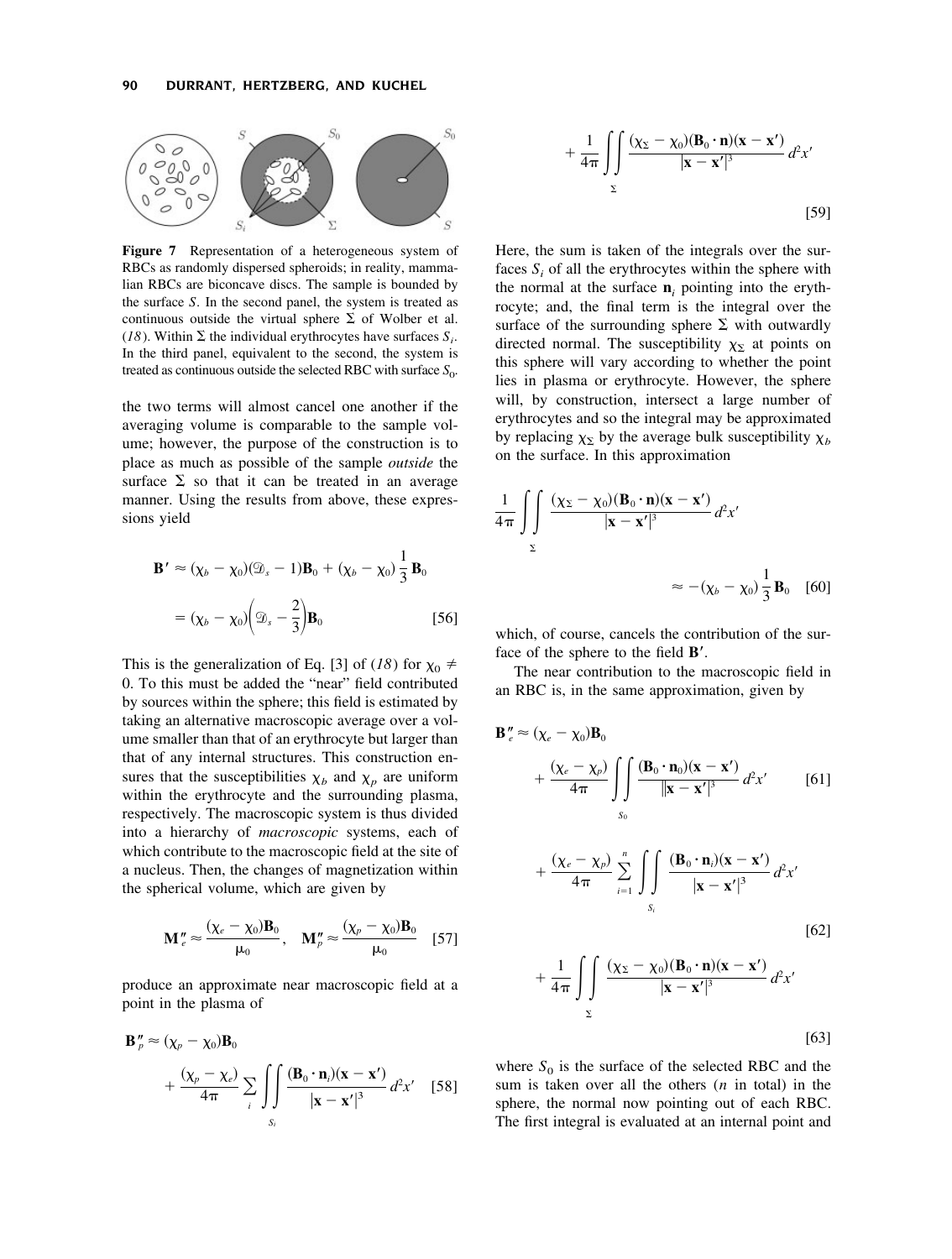can be treated as before in Eq. [51], replacing  $\mathcal{D}_s$  by  $\mathcal{D}_e$ , which is the geometric factor appropriate to the shape of the RBC. The integral over the sphere  $\Sigma$  is treated as before but it appears to have been omitted by (*18*). After making this correction, the total macroscopic field at a point in an RBC is

$$
\mathbf{B} \approx (1 + (\chi_e - \chi_0) + (\chi_b - \chi_0)(\mathcal{D}_s - 1)
$$

$$
+ (\chi_e - \chi_p)(\mathcal{D}_e - 1))\mathbf{B}_0 + (\chi_e - \chi_p)\mathbf{B}''' \quad [64]
$$

where

$$
\mathbf{B'''} = \frac{1}{4\pi} \sum_{i=1}^{n} \int \int \frac{(\mathbf{B}_0 \cdot \mathbf{n}_i)(\mathbf{x} - \mathbf{x'})}{|\mathbf{x} - \mathbf{x'}|^3} d^2x' \qquad [65]
$$

To first order in the susceptibilities, the external field experienced by a nucleus in an RBC will be

$$
\mathbf{B}_{ext} \approx \left(1 + (\chi_e - \chi_0) + (\chi_b - \chi_0)(\mathcal{D}_s - 1) + (\chi_e - \chi_p)(\mathcal{D}_e - 1) - \frac{2}{3}\chi_e\right)\mathbf{B}_0 + (\chi_e - \chi_p)\mathbf{B'''} \quad [66]
$$

This expression corrects and generalizes Eq. [5] in (*18*). These authors introduced a further term to describe the contribution of the particles within a sphere of Lorentz drawn about a nucleus within the RBC; then, they argued that it vanished "because of symmetry." We have shown above that the contribution is in fact included in the estimate of the external field if the particles are randomized within the "local" macroscopic volume that surrounds the nucleus, so the final result is the same.

Wolber et al.  $(18)$  then claim that  $\mathbf{B}^{\prime\prime\prime}$  vanishes due to symmetry. However, in general, there will be no symmetry in the distribution of the other RBCs about the selected cell. An exact evaluation is then impossible. We argue that this contribution can be estimated only if the experiment samples enough RBCs (either in volume or time) that the configuration external to any individual RBC is randomized. Then, the structured medium can be replaced by a homogeneous medium with a mean susceptibility given by Eq. [54]. In this case

$$
\mathbf{B}_{e}'' \approx (\chi_{e} - \chi_{0}) \mathbf{B}_{0}
$$
  
+ 
$$
\frac{(\chi_{e} - \chi_{b})}{4\pi} \int_{S_{0}} \frac{(\mathbf{B}_{0} \cdot \mathbf{n}_{0})(\mathbf{x} - \mathbf{x}')}{|\mathbf{x} - \mathbf{x}'|^{3}} d^{2}x'
$$

$$
+\frac{(\chi_b - \chi_0)}{4\pi} \int\int\limits_{\Sigma} \frac{(\mathbf{B}_0 \cdot \mathbf{n})(\mathbf{x} - \mathbf{x}')}{|\mathbf{x} - \mathbf{x}'|^3} d^2x'
$$

$$
= (\chi_e - \chi_0)\mathbf{B}_0 + \frac{(\chi_e - \chi_b)}{4\pi} (\mathfrak{D}_e - 1)\mathbf{B}_0
$$

$$
- (\chi_b - \chi_0) \frac{1}{3} \mathbf{B}_0
$$

and the external field becomes

$$
\mathbf{B}_{ext} \approx \left(1 + (\chi_e - \chi_0) + (\chi_b - \chi_0)(\mathcal{D}_s - 1) + (\chi_e - \chi_b)(\mathcal{D}_e - 1) - \frac{2}{3}\chi_e\right)\mathbf{B}_0
$$
 [67]

Of course, this is exactly the same result as that which would be obtained by ignoring the first spherical construction and applying Eq. [75] directly to the surfaces that define the selected erythrocyte and the sample volume. The selected RBC is, on average, completely surrounded not by plasma alone but by plasma containing other RBCs, so the susceptibility in the surrounding medium is  $\chi_b$ , not  $\chi_p$ . If we set  $\chi_0$  = 0, we obtain

$$
\mathbf{B}_{ext} \approx \left(1 + \chi_b(\mathcal{D}_s - 1) + (\chi_e - \chi_b)(\mathcal{D}_e - 1) + \frac{1}{3}\chi_e\right)\mathbf{B}_0 \quad [68]
$$

which corrects the result given by (*16*),

$$
\mathbf{B}_{\text{ext}} = \left(1 + \chi_b\left(\mathfrak{D}_s - \frac{2}{3}\right) + (\chi_e - \chi_p)\left(\mathfrak{D}_e - \frac{2}{3}\right)\right)\mathbf{B}_0
$$
\n[69]

#### **CONCLUSIONS**

In conclusion, we can finally consider the validity of the assumption of spherical symmetry for a molecule averaged over all its orientations: Exact spherical symmetry would result if there were no preferred directions. However, applied electric or magnetic fields do provide preferred directions and the molecules (especially macromolecules) may be distorted *systematically* as a result. These departures from spherical symmetry will lead to a second-order correction being required to the estimate of the external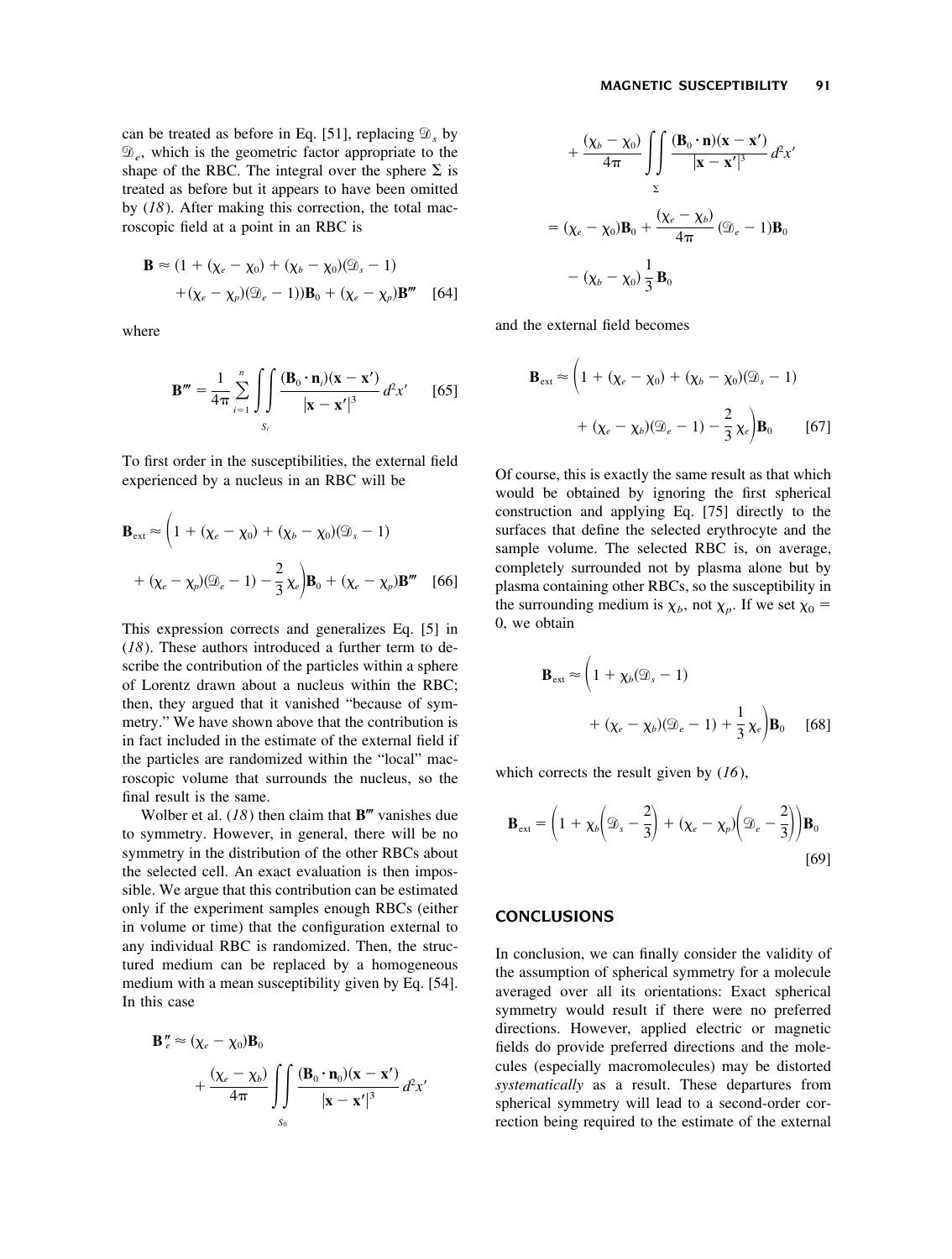field. But, the first-order effect estimated above is of order  $\chi \approx 10^{-7}$ , so second-order effects will be of order  $\chi^2 \approx 10^{-14}$  so they will be negligible. The expressions in Eq. [28] therefore provide accurate estimates of the averaged external fields. Hence, we have shown that the mathematical constructs presented above are well defined and allow the bulk susceptibility shift to be calculated on a more rigorous basis than hitherto.

In practice, an NMR experiment samples a large number of nuclei in a macroscopic volume over a macroscopic time interval, and each will experience a fluctuating environment as the neighboring molecules move around. As a result, the molecules will not experience a single average field but a spread of field strengths. This fluctuation will appear as a broadening of the resonance line about the mean value that can be calculated as described here. In principle, the size of the fluctuations can be estimated from the width at half height of the NMR spectral line if the geometric factors are known accurately (see previous accompanying article).

## **APPENDIX**

The steady-state solution of the Maxwell equations that describes the magnetic field in a sample is given by the first term in Eq. [22]. Recalling the fact that the integration is performed over all space, this expression can be transformed into two alternative forms by integrating by parts and assuming that the surface integral vanishes sufficiently far from the sample nuclei. These expressions are

$$
\mathbf{B} = \nabla \times \iiint \frac{\mu_0}{4\pi} \frac{\mathbf{M}(\mathbf{x}') \times (\mathbf{x} - \mathbf{x}')}{|\mathbf{x} \times \mathbf{x}'|^3} d^3x'
$$

$$
= \mu_0 \mathbf{M}(\mathbf{x}) - \nabla \left( \frac{\mu_0}{4\pi} \iiint \frac{\mathbf{M}(\mathbf{x}') \cdot (\mathbf{x} - \mathbf{x}')}{|\mathbf{x} - \mathbf{x}'|^3} d^3x' \right)
$$
[70]

These two forms are equivalent for arbitrary volumes.

The first form displays the construction of the field from the *vector* potential

$$
\mathbf{A}(\mathbf{x}) = \iiint \frac{\mu_0}{4\pi} \frac{\mathbf{M}(\mathbf{x}') \times (\mathbf{x} - \mathbf{x}')}{|\mathbf{x} - \mathbf{x}'|^3} d^3 x'
$$

because the Maxwell equation  $\nabla \cdot \mathbf{B} = 0$  guarantees that we can write  $\mathbf{B} = \nabla \times \mathbf{A}$ .

The second can be rewritten as

$$
\frac{1}{\mu_0} \mathbf{B} - \mathbf{M} = \mathbf{H}
$$

$$
= -\nabla \left( \frac{1}{4\pi} \int \int \int \frac{\mathbf{M}(\mathbf{x}') \cdot (\mathbf{x} - \mathbf{x}')}{|\mathbf{x} - \mathbf{x}'|^3} d^3 x' \right)
$$
[71]

which exhibits the construction from the *scalar* potential

$$
\Phi_M = \int \int \int \frac{\mathbf{M}(\mathbf{x}') \cdot (\mathbf{x} - \mathbf{x}')}{4\pi |\mathbf{x} - \mathbf{x}'|^3} d^3 x'
$$

because the Maxwell equation  $\nabla \times \mathbf{H} = 0$  guarantees that we can write  $\mathbf{H} = -\nabla \Phi_M$ .

If *M* is everywhere differentiable and the integral is taken over all space, the scalar potential can be rewritten as

$$
\Phi_M = -\iiint \frac{\nabla_{\mathbf{x'}} \cdot \mathbf{M}}{4\pi |\mathbf{x} - \mathbf{x'}|} d^3 x' \qquad [72]
$$

which is the solution over all space of the Poisson equation

$$
\nabla^2 \Phi_M = \nabla \cdot \mathbf{M} \tag{73}
$$

The Poisson equation is just a form of the wave equations [4] and [5] when there is no time dependence. The solutions can therefore be obtained from the solutions of the wave equation, Eqs. [6] and [7], by performing the trivial integration over time when the integrand has no time dependence. This produces Eq. [72].

If space contains media with discontinuous distributions of **M**, the field may be determined from either of the two equivalent forms of Eq. [70], but the volume integrals need to be evaluated with some care.

Suppose space is divided into *n* regions with volumes  $V_i$  within which  $M_i(x)$  is differentiable. Let  $V_i$ and  $V_i$  have a common surface  $S_{ii}$ , which may have zero extent (Fig. 8). Then, we can transform the vector potential to obtain a contribution from both within each volume  $V_i$  and from each surface  $S_{ii}$ 

$$
\mathbf{A} = \sum_{i=1}^{n} \frac{\mu_0}{4\pi} \left( \sum_{j=1}^{n} \int \int \frac{\mathbf{M}_i(\mathbf{x'} -) \times \mathbf{n}_{ij}}{|\mathbf{x} - \mathbf{x'}|} d^2 x' + \int \int \int \frac{\nabla_{\mathbf{x'}} \times \mathbf{M}_i(\mathbf{x'})}{|\mathbf{x} - \mathbf{x'}|} d^3 x' \right)
$$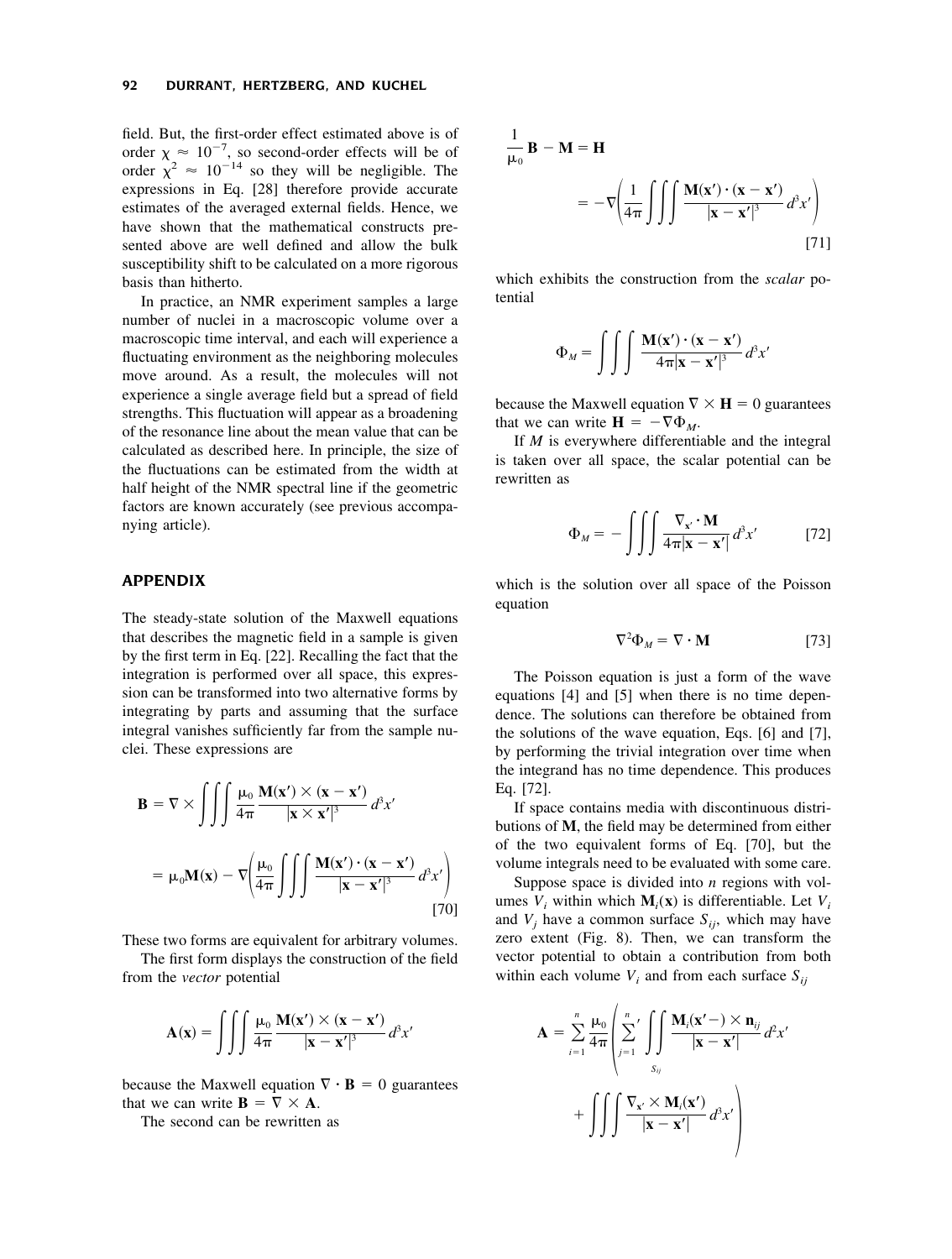

**Figure 8** Heterogeneous system with volumes  $V_i$  embedded in a volume  $V_0$ . The surfaces separating volumes  $V_i$  and  $V_i$  are denoted  $S_{ii}$  and the normal vector  $\mathbf{n}_{ii}$  at points of the surface  $S_{ij}$  is directed from  $V_i$  to  $V_j$ , where  $j > i$ .

Here, the magnetization  $M_i(x' - )$  in the surface integral is evaluated just *inside* the volume  $V_i$ , the primed sum excludes the term with  $i = j$ , and  $\mathbf{n}_{ij}$  is the outward normal from  $V_i$  to  $V_j$  on  $S_{ij}$ .

If the magnetization is uniform within  $V_i$ ,  $\nabla \times$  $M_i = 0$  within  $V_i$  and the volume integral vanishes. If the medium is uniform so  $\chi_i$  is constant within  $V_i$ , then  $\nabla \times \mathbf{M}_i = \chi_i \nabla \times \mathbf{H}$  within  $V_i$ . In the magnetostatic case, the volume integral will again vanish.

If space is composed only of such regions

$$
\mathbf{A} = \frac{\mu_0}{4\pi} \sum_{i=1}^n \sum_{j=1}^n \int \int \frac{\mathbf{M}_i(\mathbf{x'} - \mathbf{X})}{|\mathbf{x} - \mathbf{x'}|} d^2 x'
$$

and the terms can be paired because  $S_{ij} \equiv S_{ji}$  and  $\mathbf{n}_{ij} = -\mathbf{n}_{ji}$  to give

$$
\mathbf{A} = \frac{\mu_0}{4\pi} \sum_{i=1}^n \sum_{j=i+1}^n \iint_{S_{ij}} \frac{(\mathbf{M}_i(\mathbf{x'}-)-\mathbf{M}_j(\mathbf{x'}+)) \times \mathbf{n}_{ij}}{|\mathbf{x}-\mathbf{x'}|} d^2x'
$$

where now  $M_j(x' +)$  is now evaluated just *outside* the volume  $V_i$ . The quantity  $\Delta M_{ij}(\mathbf{x}') = M_j(\mathbf{x}' + )$  –  $M_i(x' -)$  is the jump in magnetization as the boundary  $S_{ii}$  is crossed from  $V_i$  to  $V_j$  (in the direction of  $\mathbf{n}_{ij}$ ) at the point **x**-.

The field follows immediately:

$$
\mathbf{B} = -\frac{\mu_0}{4\pi} \sum_{i=1}^n \sum_{j=i+1}^n
$$
  
 
$$
\times \int\int\limits_{S_{ij}} \frac{(\Delta \mathbf{M}_{ij}(\mathbf{x}') \times \mathbf{n}_{ij}) \times (\mathbf{x} - \mathbf{x}')}{|\mathbf{x} - \mathbf{x}'|^3} d^2x' \quad [74]
$$

Alternatively, we may work from a similar version of the scalar potential:

$$
\Phi_M = \sum_{i=1}^n \frac{1}{4\pi} \left( \sum_{j=1}^n' \int \int \frac{\mathbf{M}_i(\mathbf{x}' - ) \cdot \mathbf{n}_{ij}}{|\mathbf{x} - \mathbf{x}'|} d^2 x' \right. \left. - \int \int \int \frac{\nabla_{\mathbf{x}'} \cdot \mathbf{M}_i(\mathbf{x}')}{|\mathbf{x} - \mathbf{x}'|} d^3 x' \right)
$$

Under the same conditions as before  $\nabla \cdot \mathbf{M} = 0$  and the volume integrals vanish, leaving

$$
\Phi_M = -\frac{1}{4\pi} \sum_{i=1}^n \sum_{j=i+1}^n \int \int \frac{\Delta \mathbf{M}_{ij}(\mathbf{x}') \cdot \mathbf{n}_{ij}}{|\mathbf{x} - \mathbf{x}'|} d^2 x'
$$

The magnetic field is now given by

$$
\mathbf{B} = \mu_0 \mathbf{M}
$$
  
-  $\frac{\mu_0}{4\pi} \sum_{i=1}^n \sum_{j=i+1}^n \iint_{S_{ij}} \frac{(\Delta \mathbf{M}_{ij}(\mathbf{x}') \cdot \mathbf{n}_{ij})(\mathbf{x} - \mathbf{x}')}{|\mathbf{x} - \mathbf{x}'|^3} d^2x'$  [75]

where **M** is the appropriate magnetization at the point **x**.

In this form it is easier to implement the boundary conditions when the materials are diamagnetic or paramagnetic. In either case,  $M \cdot n$  is the normal component of the magnetization at the boundary and

$$
\Delta \mathbf{M}_{ij} \cdot \mathbf{n} = \frac{(\chi_j - \chi_i)}{\mu_0 (1 + \chi_j)(1 + \chi_i)} \mathbf{B}(\mathbf{x}') \cdot \mathbf{n}
$$

because Maxwell's equations require the normal component of **B** to be continuous across a boundary.

Hence,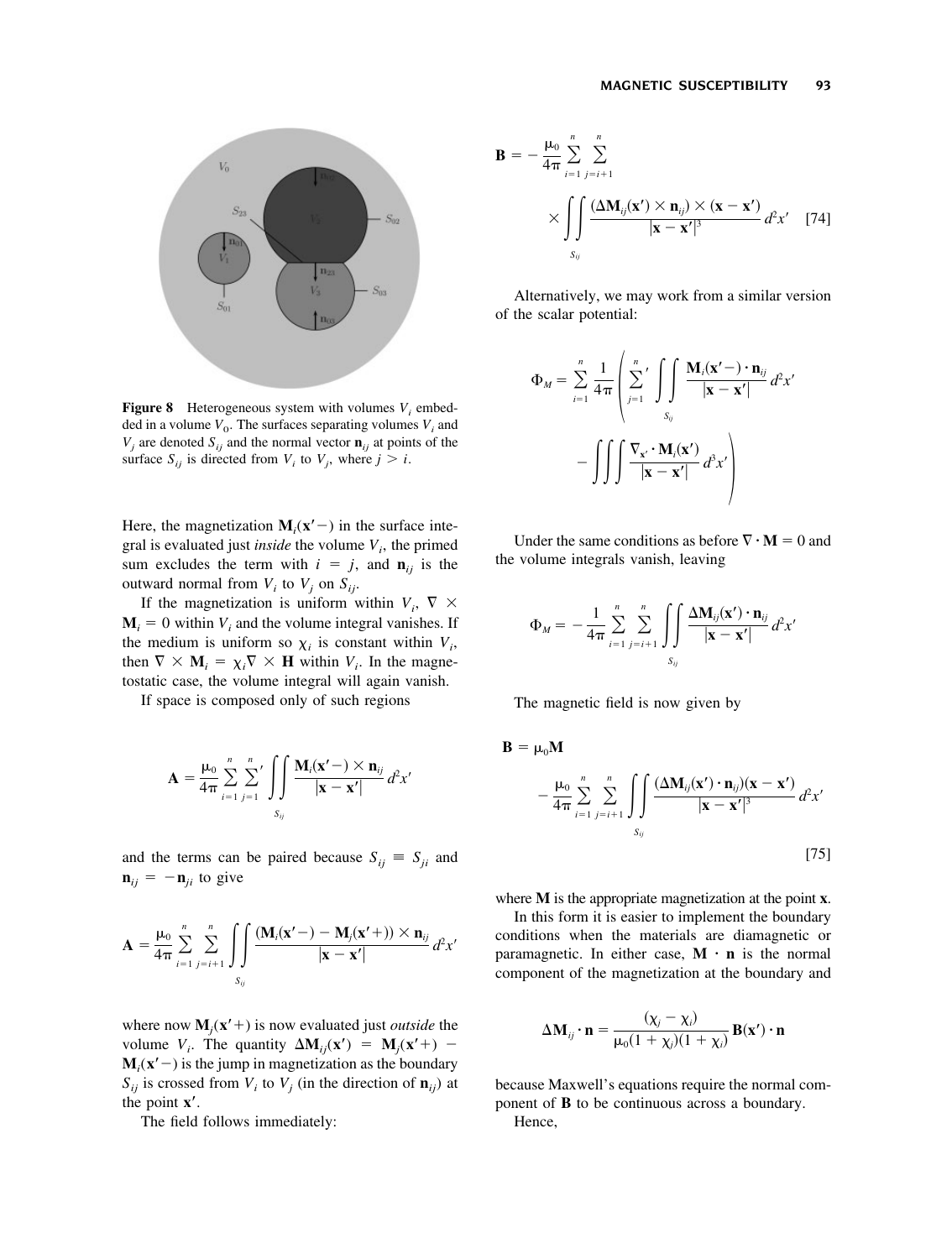$$
\mathbf{B} = \frac{\chi}{1 + \chi} \mathbf{B} - \frac{1}{4\pi} \sum_{i=1}^{n} \sum_{j=i+1}^{n}
$$
  
 
$$
\times \int \int \frac{(\chi_j - \chi_i)}{(1 + \chi_j)(1 + \chi_i)} \frac{(\mathbf{B}(\mathbf{x}') \cdot \mathbf{n}_{ij})(\mathbf{x} - \mathbf{x}')}{|\mathbf{x} - \mathbf{x}'|^3} d^2x'
$$
  
\n[76]

This appears to be an equation that defines **B** implicitly everywhere but it cannot be implemented as such because it does not define the discontinuous tangential component of **B** fields on the surfaces  $S_{ij}$ . The general method of solution when  $\nabla \cdot \mathbf{M} = 0$  everywhere is to solve Eq. [73] with vanishing right side:

$$
\nabla^2 \Phi_M = 0 \tag{77}
$$

This is Laplace's equation, a version of Poisson's equation without sources. Because there are no sources, the construction in Eq. [72] is not applicable and the solution of Laplace's equation must be determined from the conditions imposed on the boundaries. The boundary conditions on  $\Phi_M$  at the surfaces between the different media are fully determined by the Maxwell equations, namely, that  $\Phi_M$  is continuous across the boundary so that the components of **H** parallel to the boundary are continuous and the component of **B** normal to the boundary is continuous, i.e.,  $(1 + \chi)(\mathbf{n} \cdot \nabla \Phi_M)$  is continuous.

These prescriptions allow the magnetic field **B** to be found exactly in all circumstances. In practice, however, the smallness of the susceptibilities allows approximations to be made that greatly simplify the estimation of the field. This is demonstrated in the illustrative example in the text above.

## **REFERENCES**

- 1. Brindle KM, Brown FF, Campbell ID, Grathwohl C, Kuchel PW. Application of spin echo nuclear magnetic resonance to whole cell systems: membrane transport. Biochem J 1979; 180:37–44.
- 2. Endre ZH, Chapman BE, Kuchel PW. Cell volume dependence of  ${}^{1}H$  spin echo NMR signals in human erythrocyte suspensions: the influence of in-situ field gradients. Biochim Biophys Acta 1984; 803:137–144.
- 3. Kirk K, Kuchel PW. The contribution of magnetic susceptibility effects to transmembrane chemical shift differences in the 31P NMR spectra of oxygenated erythrocyte suspensions. J Biol Chem 1989; 263:30–134.
- 4. Matwiyoff NA, Gasparovic C, Mazurchuk R, Matwiyoff G. The line-shapes of the water proton res-

onances of red-blood-cells containing carbonyl hemoglobin, deoxyhemoglobin, and methemoglobin—implications for the interpretation of proton MRI at fields of 1.5-T and below. Magn Reson Imag 1990; 8:295–301.

- 5. Chu SC-K, Xu Y, Balschi JA, Springer CS. Bulk magnetic-susceptibility shifts in NMR-studies of compartmentalized samples: use of paramagnetic reagents. Magn Reson Med 1990; 13:239–262.
- 6. Levitt MH. Demagnetization field effects in two-dimensional solution NMR. Concepts Magn Reson 1996; 8:77–103.
- 7. Jackson JD. Classical Electrodynamics, 3rd Ed. New York: John Wiley & Sons; 1999.
- 8. Shadowitz A. The Electromagnetic Field. New York: Dover; 1975 (reprinted).
- 9. Springer CS. Physicochemical principles influencing magnetopharmaceuticals. In: Gillies RJ, ed. NMR in Physiology and Biomedicine. San Diego: Academic Press; 1994. p 75–99.
- 10. Lorentz HA. The Theory of Electrons and Its Applications to the Phenomena of Light and Radiant Heat, 2nd Ed. New York: Dover; 1915 (reprinted 1942).
- 11. Feynman RP, Leighton RB, Sands M. The Feynman Lectures on Physics. London: Addison-Wesley; 1964.
- 12. Dickinson WC. The time average magnetic field at the nucleus in nuclear magnetic resonance experiments. Phys Rev 1951; 81:717–731.
- 13. Ramsey NF. Chemical effects in nuclear magnetic resonance and diamagnetic susceptibility. Phys Rev 1952; 86:243–246.
- 14. Schey HM. Div, Grad and All That. New York: Norton; 1997.
- 15. Russakoff G. A derivation of the macroscopic Maxwell equations. Am J Phys 1970; 38:1188–1195.
- 16. Kuchel PW, Bulliman BT. Perturbation of homogeneous magnetic fields by isolated cells modelled as single and confocal spheroids: implications for magnetic resonance spectroscopy and imaging. NMR Biomed 1989; 2:151–160.
- 17. Ramsey NF. Magnetic shielding of nuclei in molecules. Phys Rev 1950; 78:699–703.
- 18. Wolber J, Cherubini A, Leach MO, Bifone A. Hyperpolarized 129Xe NMR as a probe for blood oxygenation. Magn Reson Med 2000; 43:491–496.

## **BIOGRAPHIES**



**Christopher Durrant** B.Sc., Ph.D., is an Associate Professor in Applied Mathematics at the University of Sydney. He obtained a degree in mathematics and a Ph.D. in astrophysics from the University of Cambridge. After postdoctoral research in Cambridge, he spent 10 years at the Kiepenheuer Institute for Solar Physics in Freiburg before taking up a position at the University of Sydney.

His main research interests are still in the field of solar astrophysics and he is the author or co-author of four monographs. Recently, he